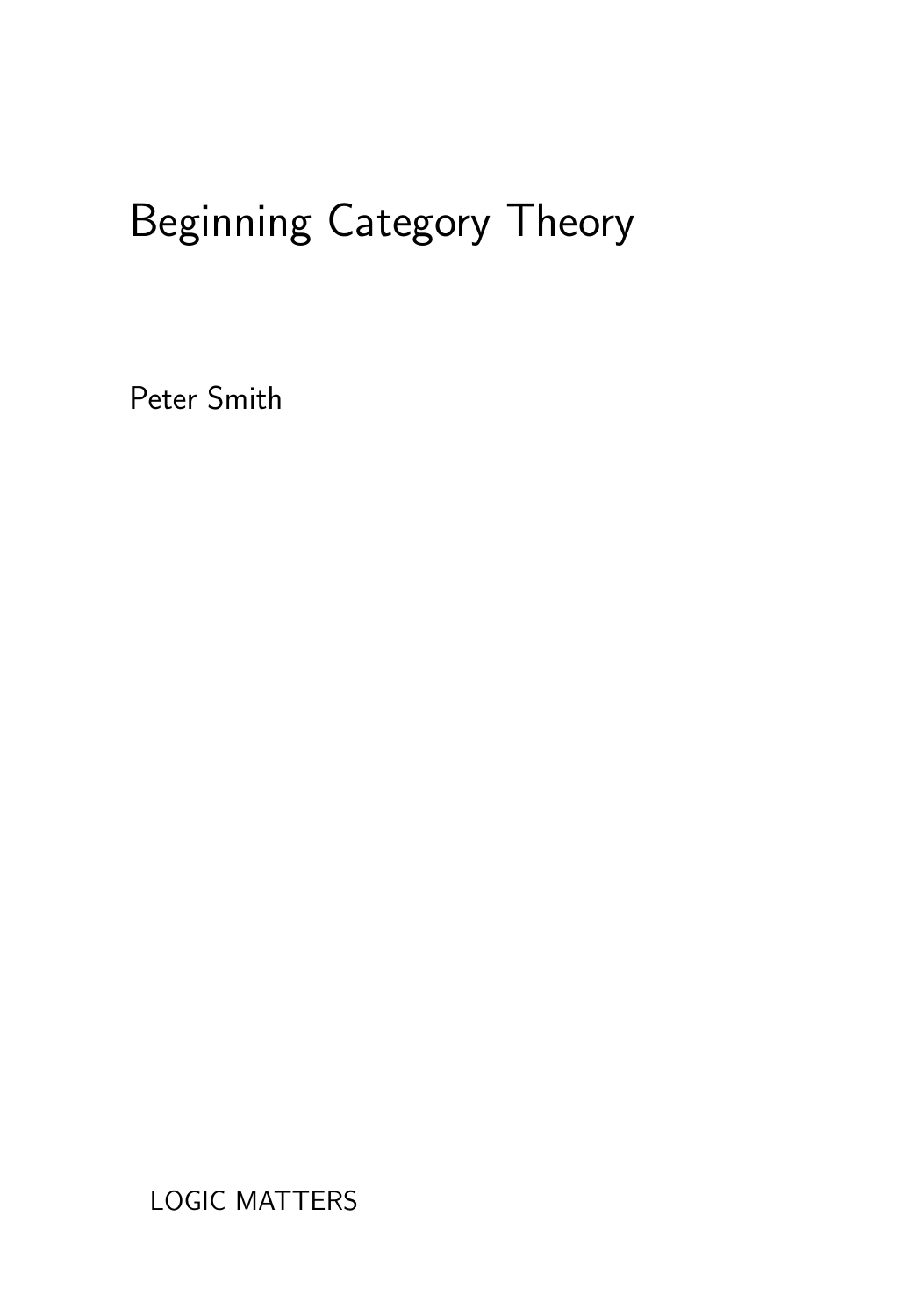#### ©Peter Smith, 2022

This PDF is making (as yet) a very small start on revising the muchdownloaded Category Theory: A Gentle Introduction. For the latest and most complete version of Beginning Category Theory and for related materials see the [Category Theory page](http://www.logicmatters.net/categories/) at the Logic Matters website.

Corrections, please, to ps218 at cam dot ac dot uk.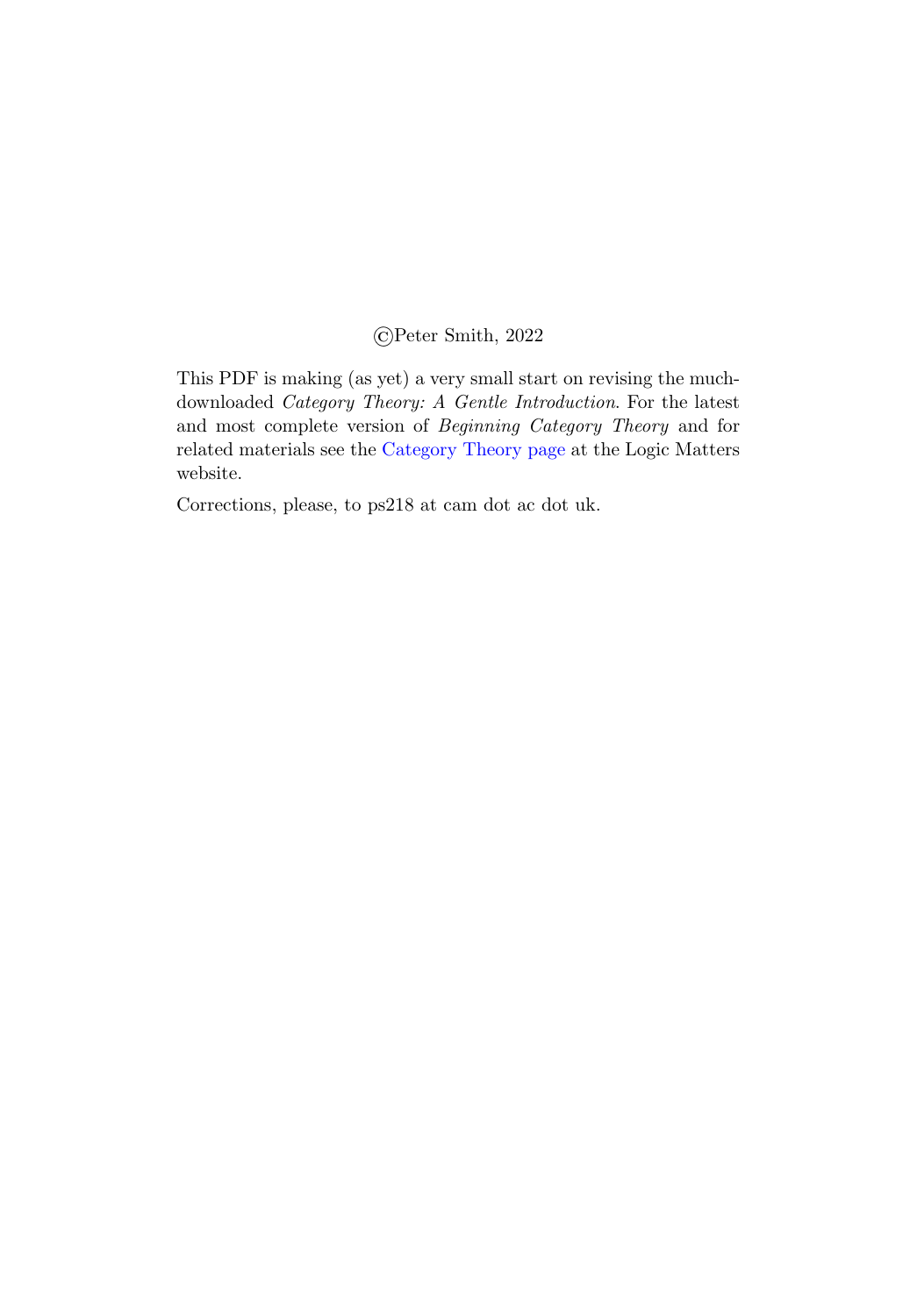## **Contents**

| Preface               | $\mathbf{V}$                        |                                            |                |
|-----------------------|-------------------------------------|--------------------------------------------|----------------|
| $\mathbf{1}$          | Introduction                        | 1                                          |                |
|                       | $1.1\,$                             | The categorial imperative                  | $\mathbf{1}$   |
|                       | 1.2                                 | From a bird's eye view                     | $\overline{2}$ |
|                       | $1.3\,$                             | A slow ascent                              | $\sqrt{3}$     |
| $\mathbf{2}^{\prime}$ | One structured family of structures |                                            | 4              |
|                       | 2.1                                 | Groups revisited                           | 4              |
|                       | 2.2                                 | A quick word about 'objects'               | $\overline{5}$ |
|                       | 2.3                                 | New groups from old                        | 6              |
|                       | 2.4                                 | Group homomorphisms                        | 9              |
|                       | 2.5                                 | Group isomorphisms and automorphisms       | 10             |
|                       | 2.6                                 | Another way of forming new groups from old | 12             |
|                       | 2.7                                 | Homomorphisms and constructions            | 13             |
|                       | 2.8                                 | 'Identical up to isomorphism'              | 14             |
|                       | 2.9                                 | Categories of groups                       | 15             |
| 3                     | Groups and sets                     |                                            | 18             |
|                       | $3.1\,$                             | Sets, virtual classes, plurals             | 18             |
|                       | 3.2                                 | Group theory again                         | 20             |
|                       | $3.3\,$                             | Set-theoretic surrogates                   | 21             |
|                       | 3.4                                 | 'The' category of groups?                  | 24             |
| Bibliography          | 26                                  |                                            |                |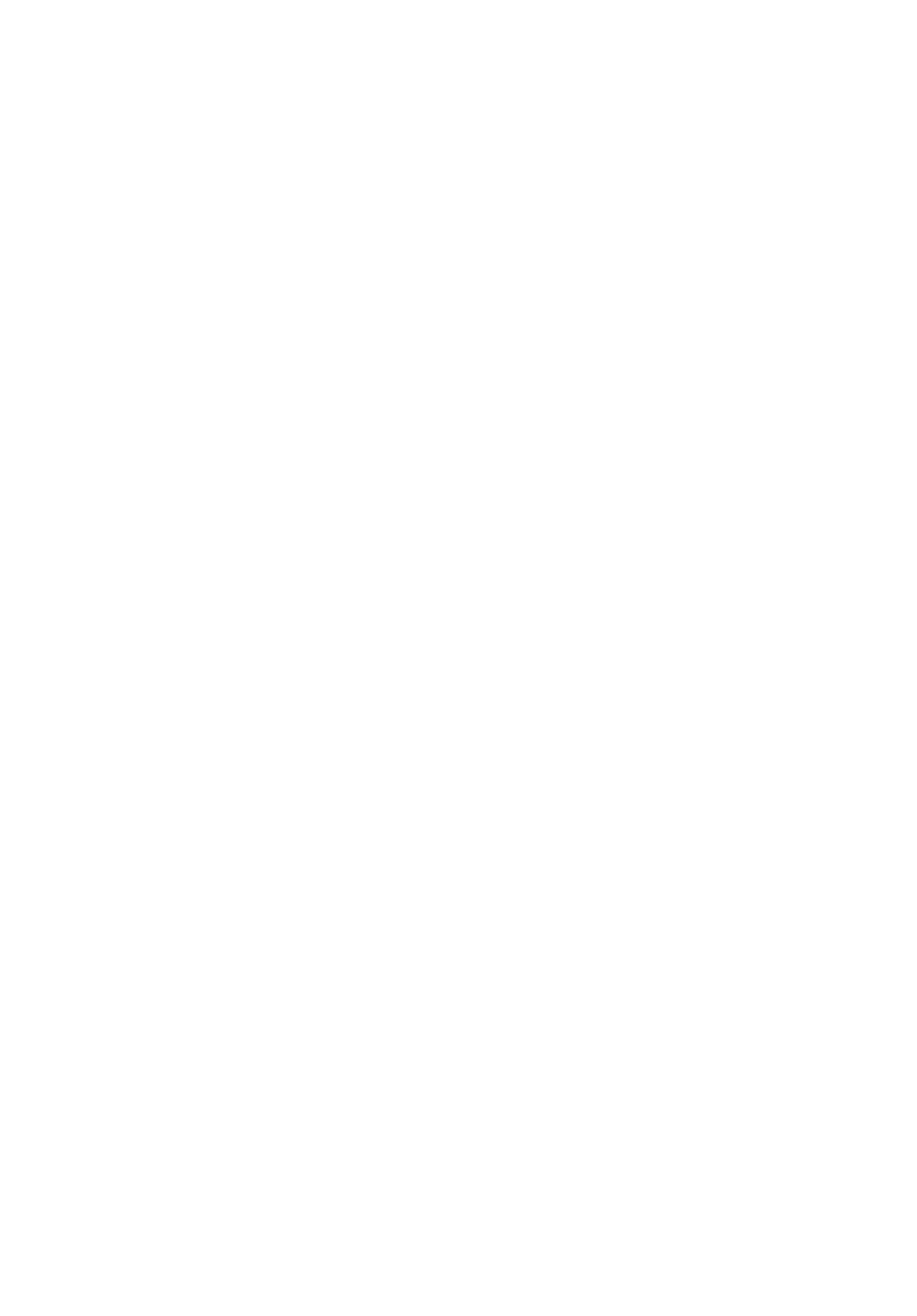### <span id="page-4-0"></span>Preface

The project A few years ago, I put together a lengthy set of notes, Category Theory: A Gentle Introduction. I didn't really intend to write that near-book. But background notes for a different project grew and grew, and they started taking on a life of their own as I tried to organize them more logically. The emerging result was an elementary introduction to some entry-level category theory, a beginner's guide of the kind that I myself would have rather welcomed when starting out, and which I hoped that others might find both helpful and intriguing. At least in a rough and ready way, I tried to cover most of the really basic notions of category theory – explaining the very idea of a category, then treating e.g. limits, functors, natural transformations, representables, and adjunctions, with some pointers forward to further ideas. The aim was to get far enough to give a reader a reasonable grounding from which to tackle other texts of various kinds with some confidence.

Those notes were indeed rather long given their limited coverage, because they went at a pretty gentle pace. I don't apologize at all for this: there are plenty of fast-track alternative introductions available. But experience strongly suggests that getting a secure understanding of categorial<sup>[1](#page-4-1)</sup> ways of thinking by initially taking things slowly does make later adventures exploring beyond the basics very much more manageable.

The last version of the notes as published online was still very much a work in progress; so there were chapters at different levels of development and with different degrees of integration with what's around them (and no doubt different levels of reliability). Despite their half-baked character, the notes have been downloaded well over a thousand times a month. Which is pleasing but also embarrassing, as I know how flawed they are.

I needed to set the Gentle Introduction aside for a few years, longer than I planned, to get on with some other projects. But those are at last finished: I now have time to return to thinking a bit about categories, and can start working on a new and (let's hope!) improved version of the notes. To avoid confusion, I'll for the moment give this a different title, hence Beginning Category Theory.

Here then are some initial chapters. All comments and corrections will be very gratefully received!

<span id="page-4-1"></span><sup>1</sup>Logicians already have a quite different use for 'categorical'. So when talking about categories, I much prefer the adjectival form 'categorial', even though it is the minority usage.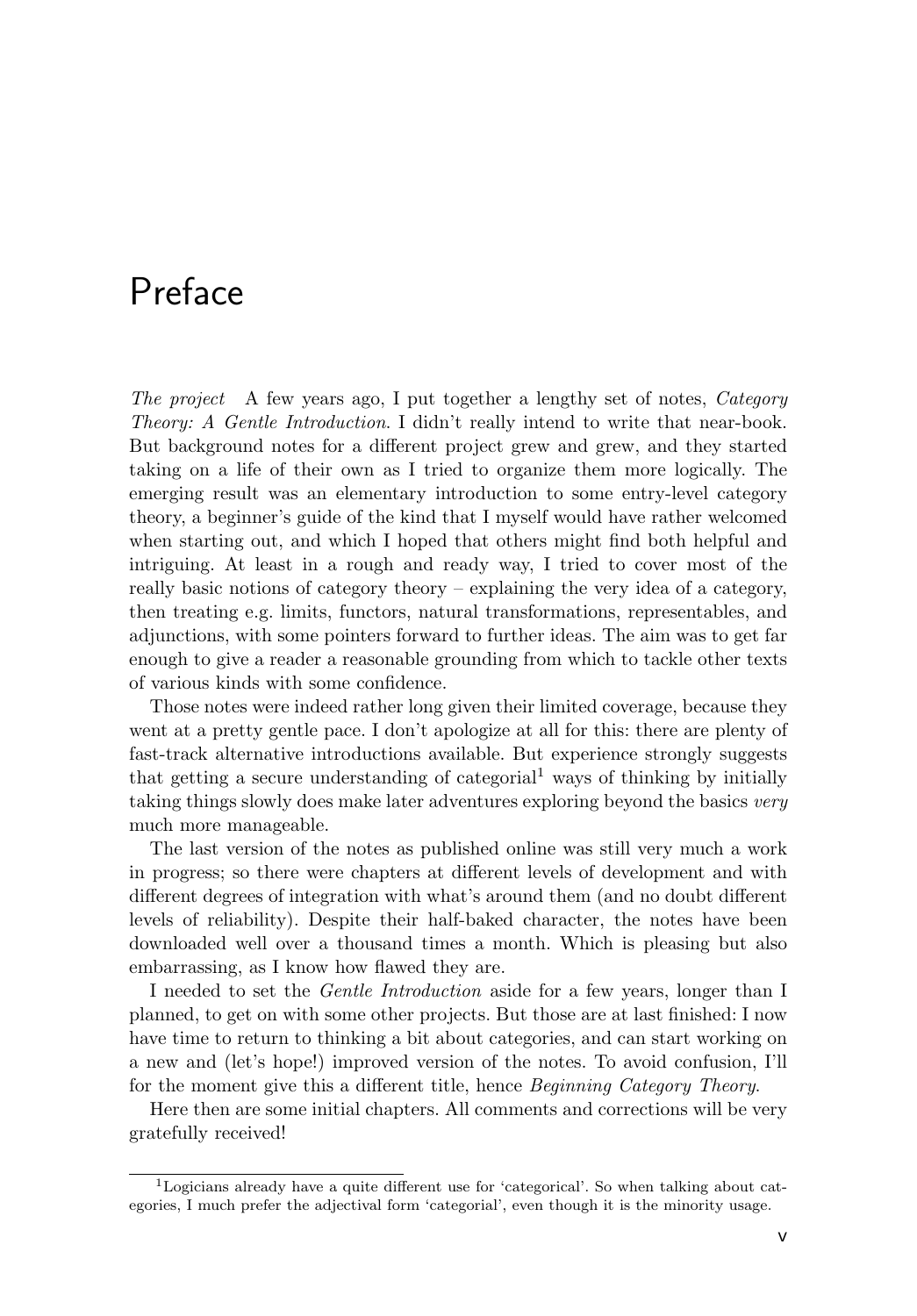#### **Contents**

Who are these notes for? What do you need to bring to the party? I imagine one reader to be a mathematics student who wants a first introduction to some categorial ideas, perhaps as a preliminary warm-up before taking on an industrial-strength graduate-level course. Another reader might be a philosopher interested in the foundations of mathematics who wants a relatively accessible introduction to give them an initial sense of what the categorial fuss is about, so that they can tell if they want to find out more.

Now, you obviously can't be well placed to appreciate how category theory gives us a story about the ways in which different parts of modern abstract mathematics hang together if you really know nothing beforehand about modern mathematics! But I try to presuppose relatively little. Suppose you know a few basic facts about groups, know something about different kinds of orderings, are acquainted with some elementary topological ideas, and know a few more bits and pieces; then you should in fact be able to cope fairly easily. And if some later illustrative examples pass you by, don't panic. I usually try to give multiple illustrations of important concepts and constructs; so feel free simply to skip those examples that happen not to work so well for you.

Theorems as exercises There are currently no exercises in what follows – or at least, there are none explicitly labeled as such. However, almost all the proofs of the theorems you meet as you begin category theory are very straightforward. Surprisingly often, you just have to 'do the obvious thing': there's little ingenious trickery needed at the outset. So you can usually think of the statement of a theorem as in fact presenting you with an exercise which you could, and even should, attempt to work through for yourself in order to fix ideas. The ensuing proof which I spell out is then the answer (or at least, an answer) to the exercise. For a few tougher theorems, I give preliminary hints about how the argument ought to go.

Notation and terminology I try to keep to settled notation and terminology, and where there are standard alternatives often mention them too: what I say here should therefore be easy to relate to other discussions of the same material.

'Iff', as usual, abbreviates 'if and only if'. In addition to using the familiar 'l' as an end-of-proof marker (or to conclude the statement of a theorem that needs no proof), I also use  $\Delta'$  as an end-of-definition marker.

Thanks! Andrew Bacon, Malcolm F. Lowe and Mariusz Stopa very kindly sent embarrassingly long lists of corrections to the ancestor of these notes. A lot of the mistakes were obvious typos, but there were also enough mislabelled arrows or fumbling of notation mid-proof and the like that I should certainly apologize to readers who found themselves scratching their heads in puzzlement. I had further corrections from David Ozonoff, Zoltán Tóth, and Adrian Yee. Warm thanks to everyone!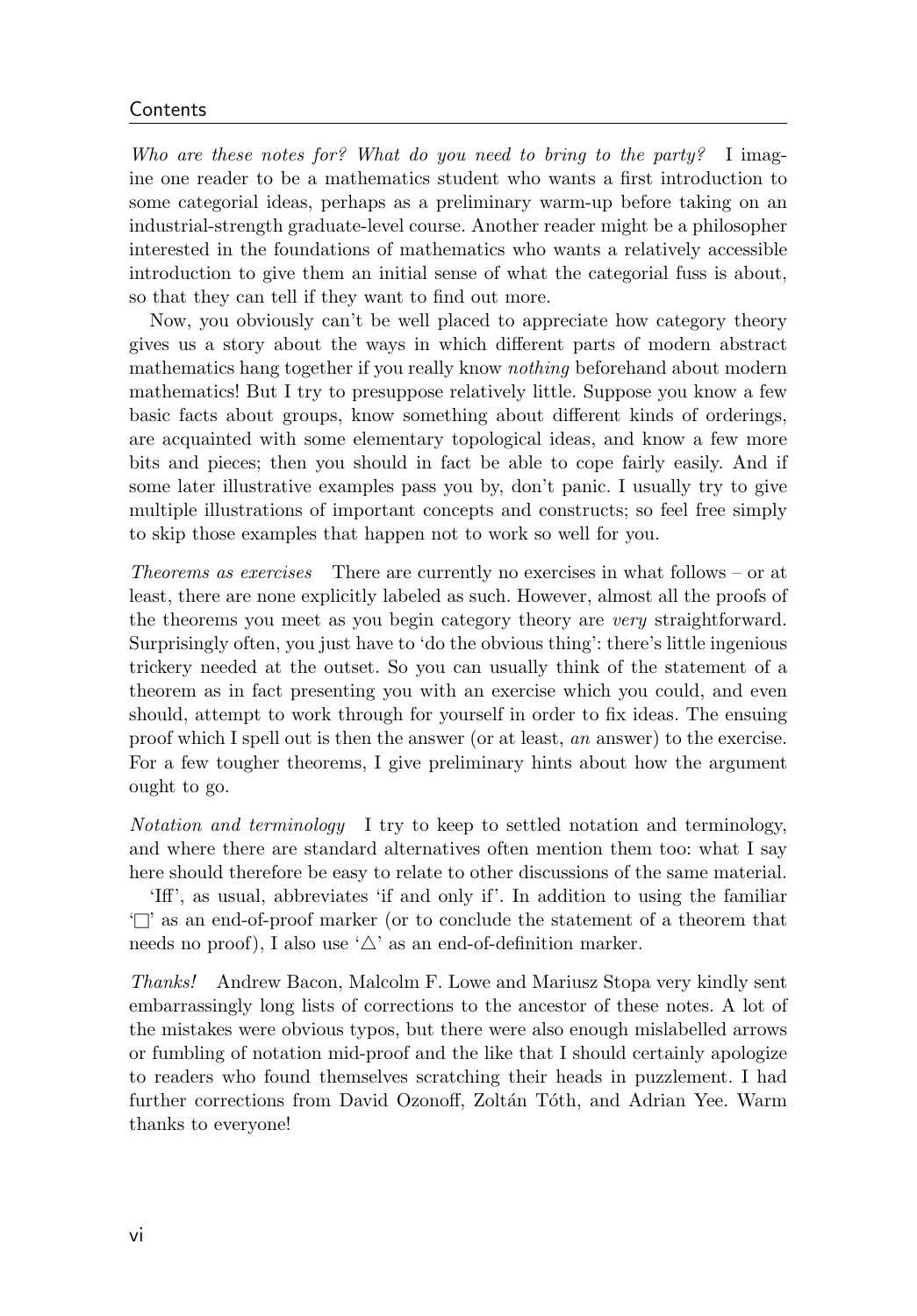### <span id="page-6-0"></span>1 Introduction

#### <span id="page-6-1"></span>1.1 The categorial imperative

Modern pure mathematics explores abstract structures. And these mathematical structures cluster in families.

Take a family of structures together with the structure-preserving maps between them. Then we can think of this family as forming a further structure  $- a$ structure-of-structures, if you like – something else to explore mathematically.

Here's a basic example. A particular group is a structure which comprises some objects equipped with a binary operation defined on them, where the operation obeys the well-known axioms. But we can also think of a whole family of groups, together with appropriate maps between them  $-$  i.e. homomorphisms which preserve group structure – as forming a further structure-of-structures.

Another example: any particular topological space is a structure, this time comprising some objects, 'points', which are equipped with a topology. But again, a whole family of these spaces, together with appropriate maps between them – this time, the continuous functions which preserve topological structure – forms another structure-of-structures.

And so it goes. Perhaps what interests you are some well-ordered objects: these constitute another mathematical structure. In fact, there is a whole family of such well-ordered structures together with order-preserving maps between them. We are interested in turn in the structure of this family (perhaps in the guise of the theory of ordinals, the theory of order-types of well-orderings). We want to know too about other kinds of families of ordered objects and the relations between them.

In each of these various cases, then, we not only investigate individual structures (the particular groups, particular topological spaces, particular collections of ordered objects), but we can also explore families of such structures (families of groups, families of topological spaces, families of ordered objects), with the family itself structured by the maps or morphisms between its members.

As a further step, we can next go on to consider the interrelations between these structures-of-structures. This will involve looking at an additional level of structure-preserving maps, the so-called functors, this time linking structuresof-structures (as when we map topological spaces with base points to their corresponding fundamental groups). And even this is not the end of it. Going up yet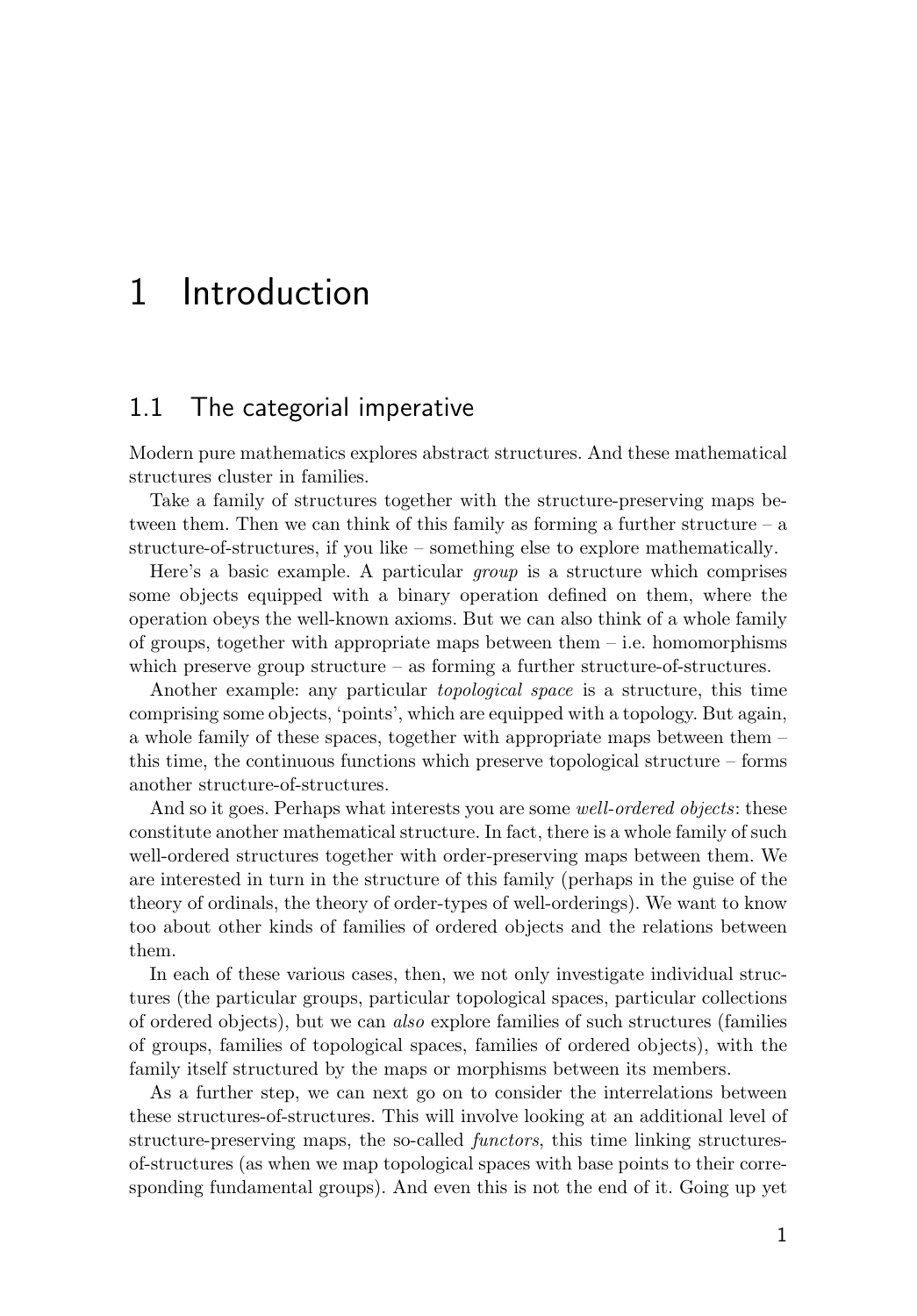#### Introduction

another level of abstraction, we will find ourselves wanting to consider operations which map one functor to another while preserving their functorial character (in ways we will later explain).

So here then is one central mathematical imperative: to explore these upper levels of increasing abstract structure.

Let's agree straight away that this project certainly doesn't appeal to all – or even most – mathematicians. A vast amount of pure mathematics is of course carried on at much less exalted levels. Still, the hyper-abstracting project can resonate with a certain systematizing cast of mind. And evidently, if we are going to set out on such an enquiry, we will want a framework for dealing with these upper layers of abstraction in a disciplined and illuminating way.

And this is where category theory comes into play for us: it provides exactly what we need, at least as we first set out to explore the territory, because suitably structured families of structures are prime examples of categories. Category theory's basic ideas and constructions will provide a general toolkit for systematically probing structures-of-structures and even structures-of-structuresof-structures. And it is the theory in this role that will be our main concern in this beginners' guide, together with some of its connections with two other disciplines with different kinds of generality, logic and set theory.

### <span id="page-7-0"></span>1.2 From a bird's eye view

But what do we really gain by ascending through those levels of abstraction and by developing tools for imposing some order on what we find?

For a start, we should get a richer conceptual understanding of how various parts of mathematics relate to each other. And we might reasonably say that, in one sense of that contested label, this will be a 'philosophical' gain. After all, many philosophers, pressed for a crisp characterization of their discipline, like to quote a famous remark by Wilfrid Sellars,

The aim of philosophy, abstractly formulated, is to understand how things in the broadest possible sense of the term hang together in the broadest possible sense of the term. [\(Sellars](#page-31-1) [1963,](#page-31-1) p. 1)

Category theory indeed provides us with a suitable unifying framework for exploring in depth some of the ways in which a lot of mathematics hangs together. That's why it should be of considerable interest to philosophers of mathematics as well as to mathematicians interested in the conceptual shape of their own discipline.

But note, category theory does much more than give us a helpful way of relating aspects of structures that we already know about. As Tom Leinster so very nicely puts it, the theory

. . . takes a bird's eye view of mathematics. From high in the sky, details become invisible, but we can spot patterns that were impossible to detect from ground level. [\(Leinster](#page-31-2) [2014,](#page-31-2) p. 1)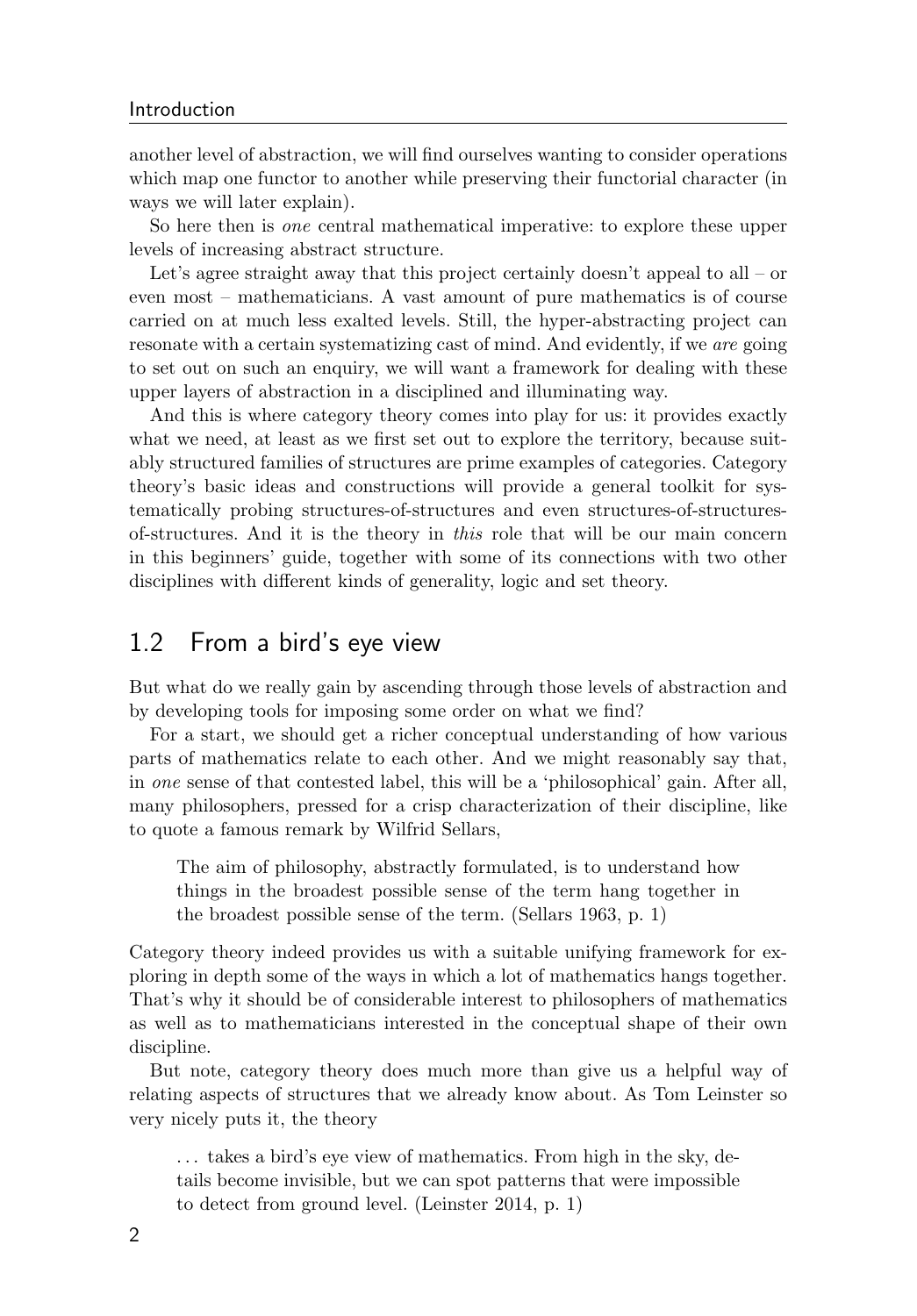From its highly abstract vantage point, category theory crucially reveals new connections we hadn't made before. What are called 'adjunctions' are a prime example, as we will eventually see.

Making new connections in turn enables new mathematical discoveries. And it was because of the depth and richness of the resulting discoveries in e.g. algebraic topology that category theory first came to prominence. But it would be distracting to investigate those roots in this book. I will stick to very much more elementary concerns, with an emphasis on unification and conceptual clarification. This will still give us more than enough to explore. And this way, I hope to keep everything relatively accessible.

#### <span id="page-8-0"></span>1.3 A slow ascent

The gadgets of basic category theory do fit together rather beautifully in multiple ways. These intricate interconnections mean, however, that there certainly isn't a single best route into the theory. Different treatments can take topics in significantly divergent orders, all illuminating in their various ways.

I will follow the simplest plan, however, and make a slow ascent to the categorial heights. We begin then at that first new level of abstraction, one step up from talking about particular structures. In other words, we start by talking about categories. For, as we said, many paradigm cases of categories are indeed structured-families-of-structures. And we go on to develop ways of describing what happens inside a category. In this new setting, we revisit e.g. many familiar ideas about maps between structures, and about ways of forming new structures by e.g. taking products or taking quotients.

Only after some extended exploration of categories taken singly do we then move up another level to consider *functors*, maps between categories (typically, maps between families of structures).

And then, only after we have spent a number of chapters thinking about how particular functors work (and how they interact with products, quotients and the like), do we move up a further level to define operations sending one functor to another – these are the so-called natural transformations and natural isomorphisms. We then explore these notions, and the related idea of one functor being a representation of another, at some length before we at last start exploring the key notion of adjunctions.

In short, then, my chosen route here into the basics of category theory steadily ascends through the increasing levels of abstraction in a particularly natural way (which has some logical appeal).

True, this does mean that it takes us quite a while to reach some of the *really* novel and exciting high-level categorial ideas.

However, this disadvantage is (I hope) considerably outweighed by the gain in secure understanding which comes from taking our gently sloping path. I will just have to do my best to make the views we glimpse along the way still seem interesting enough.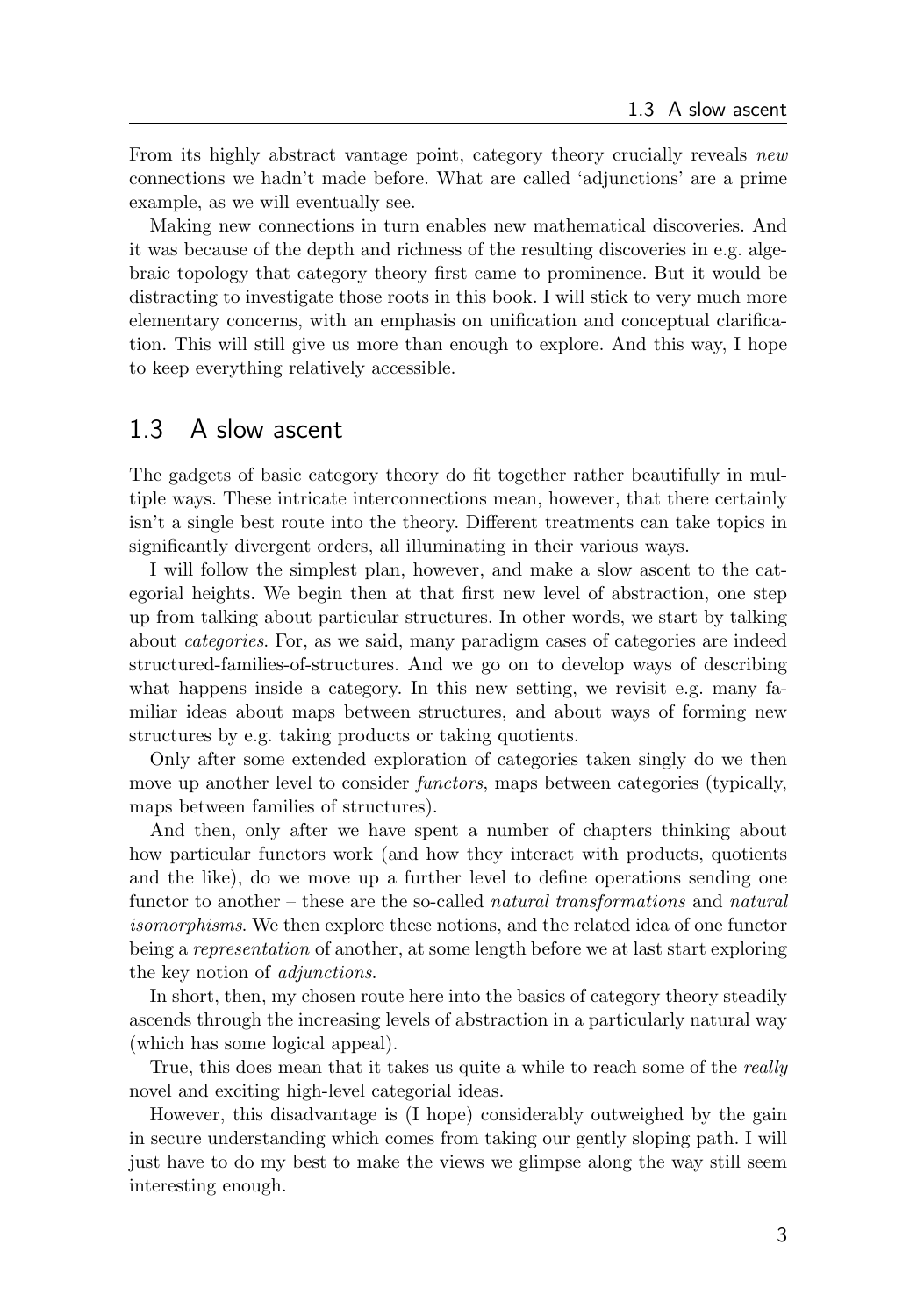## <span id="page-9-0"></span>2 One structured family of structures

Category theory gives us a framework in which we can think systematically about structured families of mathematical structures: or at least, it is this aspect of the theory which is going to be our focus.

I said that one paradigm case of such a structured family comprises some groups organized by homomorphisms between them. So let's begin by reviewing some *very* elementary facts about groups. These facts will probably all be very familiar; but it will be useful to pick out some themes which are already there in pre-categorial mathematics, themes which we will later encounter again in a categorial guise.

You'll spot straight away that, in one respect, the definitions I give in this chapter are not quite the usual ones. But I'll explain the reason for their (only mildly) deviant character in Chapter [3,](#page-23-0) so do indulge me!

#### <span id="page-9-1"></span>2.1 Groups revisited

(a) Here then is my preferred way of characterizing groups for now:

**Definition 1.** The objects G (including the distinguished object  $e$ ), equipped with a binary operation  $*$  (where for any x, y among G,  $x * y$  is also among G), form a group iff

- (i) \* is associative, i.e. for any x, y, z among G,  $(x * y) * z = x * (y * z);$
- (ii) e acts as a group identity, i.e. for any x among  $G, x * e = x = e * x$ ;
- (iii) every object has a group inverse, i.e. for any x among  $G$ , there is at least one object y also among G such that  $x * y = e = y * x$ .

Don't read too much into 'equipped'. It's a standard turn of phrase here; but it means no more than that we are dealing with some objects  $G$  and an operation defined over them.

If e and  $e'$  are both identities for the group of objects G equipped with  $*$ , then  $e = e * e' = e'$ ; so group identities are unique. Likewise, inverses are unique.

(b) I should emphasize the variety of objects and operations that can form a group. In fact, *any* object  $e$ , whatever you like, equipped with the only possible binary operation  $\ast$  such that  $e \ast e = e$ , forms a trivial one-object group. Similarly, any two objects  $e, j$ , whatever you like, form a group when equipped with the binary operation  $*$  for which e is the identity and  $j * j = e$ .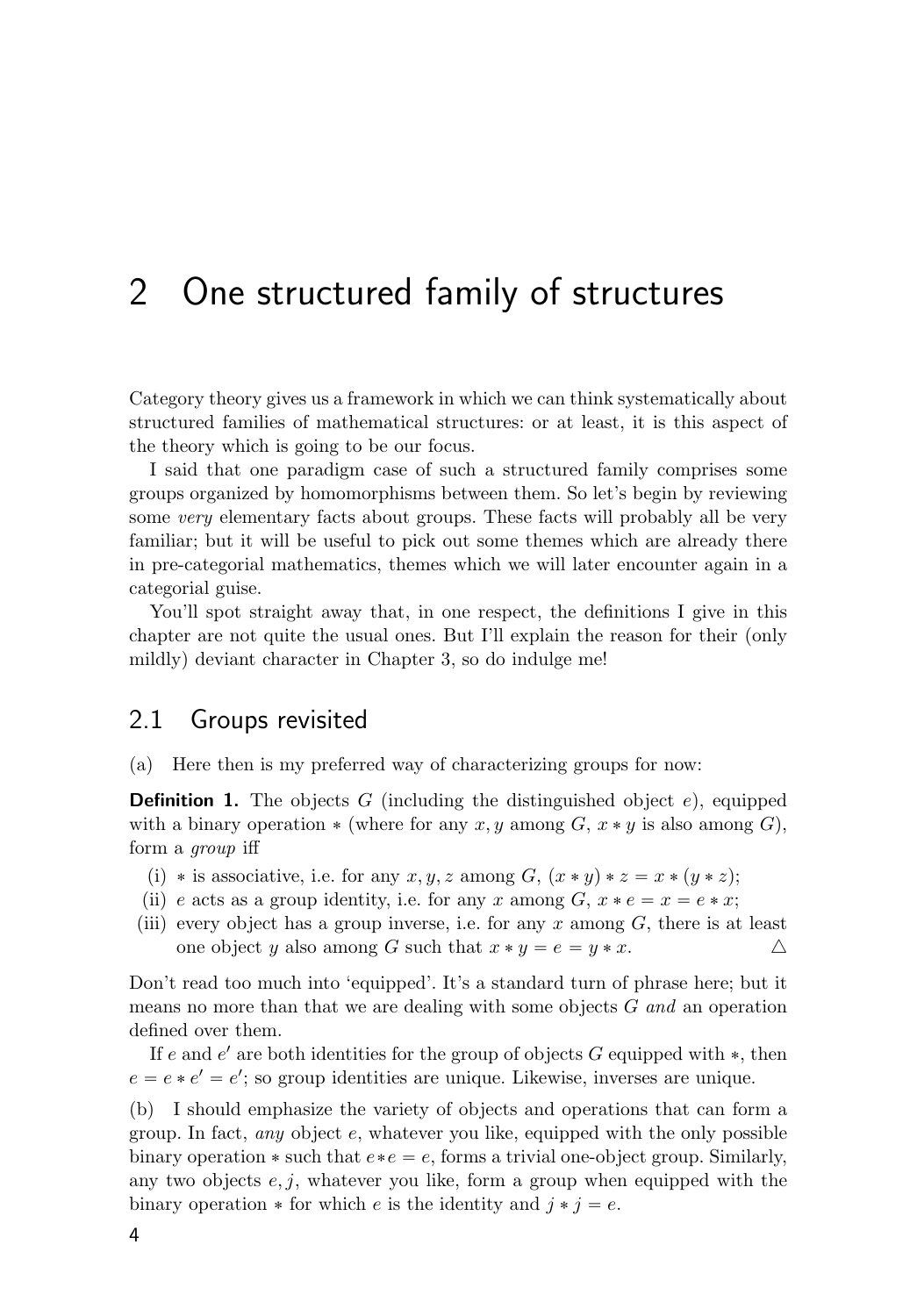Less trivially, there are additive groups of numbers (e.g. the integers equipped with addition, or with addition mod  $n$ , with 0 as the identity), and there are multiplicative groups of numbers (e.g. non-zero rationals equipped with multiplication, with 1 as the identity). These examples are abelian, i.e. the binary operation is commutative.

Likewise, there are groups of functions. For a simple case, take the group of permutations of the first  $n$  naturals, with functional composition as the group operation and the do-nothing permutation as the group identity. If  $n > 2$ , then this permutation group is non-abelian. Or consider groups of geometrical transformations – for instance the non-abelian group of symmetries of a regular polygon (i.e. the rotation and reflection operations which map the polygon to itself).

Then there are various groups of real invertible matrices, groups of closed directed paths through a base point in a topological space (with concatenation of paths as the group operation), and so on and on it goes. Groups are indeed very many and various! But you knew that.

(c) We need to agree some notation. Let's use  $\zeta(G, *, e)$ ' simply to abbreviate 'the objects G equipped with the operation  $*$  and with distinguished object  $e'$ . Similarly, of course, for e.g.  $\mathcal{L}(H, \star, d)$  etc. And when convenient we can abbreviate such expressions further by  $\mathcal{G}'$ ,  $\mathcal{H}'$ , etc.

If  $(G, *, e)$  satisfy the conditions for forming a group, then let's briskly write 'the group  $(G, *, e)$ ' (or simply 'the group  $\mathcal{G}'$ ) rather than 'the group consisting in  $(G, *, e)$ .

As we have seen, the group operation can be significantly different from case to case (all that is required is that it satisfies Defn. 1). But it is customary to default in general to using multiplication-like notation and to talk generically of group 'products'; we will correspondingly default to denoting the inverse of a group object x by  $x^{-1}$ . Additive notation, however, is commonly used when dealing with abelian groups in particular.

#### <span id="page-10-0"></span>2.2 A quick word about 'objects'

Let me pause to make a point which we'll encounter again when categories are introduced.

Many philosophers and logicians argue – rightly, in my view – for an *absolute* type-theoretic distinction between objects-as-individuals and first-level functions sending objects to objects, and then second-level functions sending first-level functions to first-level functions, and so on up a type hierarchy (which also allows more complex types, with functions whose inputs and outputs are at mixed levels).

So I should emphasize that when we talk about the objects of a group, the notion of object in play here is a *relative* one. A group involves a group operation (a binary operation whose inputs and outputs must be at the same type-level); and then this group's 'objects' are the items (of whatever type) which are the inputs and outputs for that operation. These items can indeed be objects-as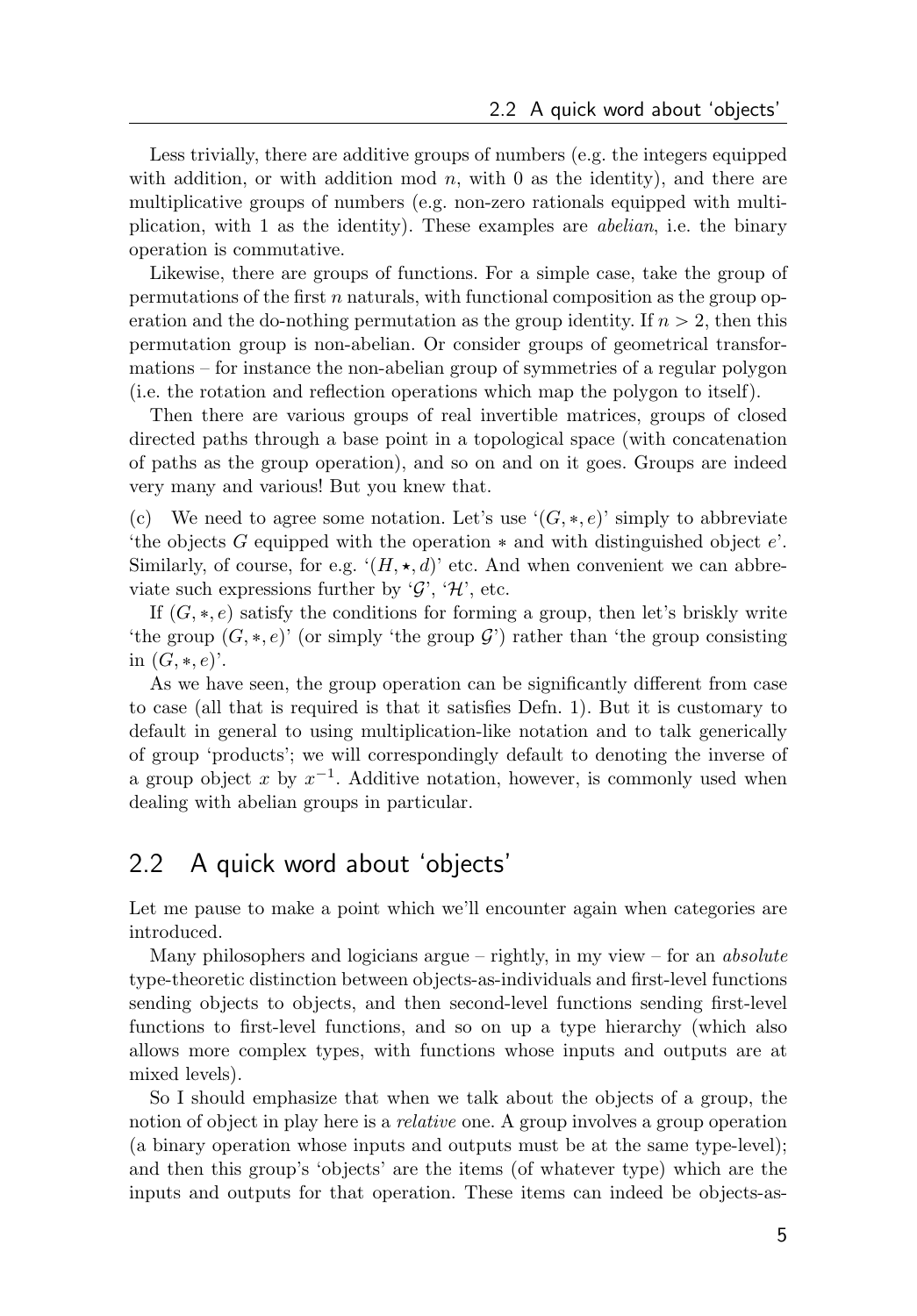individuals (like numbers); but as already noted, the items can equally well be first-level functions (like permutations, i.e. bijections between numbers); or they can even be functions-of-functions, or of a still higher type.

### <span id="page-11-0"></span>2.3 New groups from old

(a) Given one or more groups, we can form further groups from them in a number of natural ways. For a start, there are subgroups, in the obvious sense:

**Definition 2.**  $(G', *, e)$  is a subgroup of  $(G, *, e)$  iff (i) G' are some of the objects  $G$ , and (ii) these objects  $G'$  are closed with respect to the group operation and taking inverses (meaning that all  $*$ -products and  $*$ -inverses of objects among  $G'$ are also among  $G'$ ). ).  $\triangle$ 

Example: the even integers, under addition, form a subgroup of the additive group of integers. For another example, the complex numbers on the unit circle, under multiplication, form a subgroup of the multiplicative group of non-zero complex numbers.

(b) Next, products. And, as a preliminary, we first need the general idea of a pairing scheme:

<span id="page-11-1"></span>**Definition 3.** A scheme for pairing objects G with objects  $G'$  provides

- (i) some pair-objects  $O$  (which can be any suitable objects, and may or may not be already among  $G$  or  $G'$ ;
- (ii) a binary pairing function which we can notate  $\langle , \rangle$  which sends x from among G and x' from among G' to a pair-object  $\langle x, x' \rangle$  among O (with every pair-object being some such  $\langle x, x' \rangle$ ;
- (iii) two (unary) unpairing functions which send a pair-object  $\langle x, x' \rangle$  to x and  $x'$  respectively.

Note, it is immediate from this definition that the pairing function sends distinct pairs x, x' and y, y' to distinct pair-objects  $\langle x, x' \rangle$  and  $\langle y, y' \rangle$ .

Don't jump to over-interpreting the notation here. The angle-brackets might remind you of the standard set-theoretic construction of ordered pairs. But all we need for a pairing scheme are some objects to 'code' for pairs together with interlocking pairing and unpairing functions. For example, if the group objects  $G$  and  $G'$  are in both cases natural numbers, then we could perfectly well take the pair-object  $\langle m, n \rangle$  to be the number  $2^m 3^n$ , with the obvious pairing and unpairing functions.

With Defn. [3](#page-11-1) to hand, we can now define the notion of a product group:

**Definition 4.** Suppose we have the groups  $\mathcal G$  and  $\mathcal G'$ , i.e.  $(G, *, e)$  and  $(G', *, e'),$ together with some pairing scheme which maps an object  $x$  from  $G$  with an object x' from G' to a pair-object  $\langle x, x' \rangle$ . Let H be all the relevant pair-coding objects. Define  $d = \langle e, e' \rangle$ , and put  $\langle x, x' \rangle \star \langle y, y' \rangle = \langle x * y, x' * 'y' \rangle$ . Then  $(H, \star, d)$ is a *product* of the groups  $\mathcal G$  and  $\mathcal G'$ . And the contract of  $\Delta$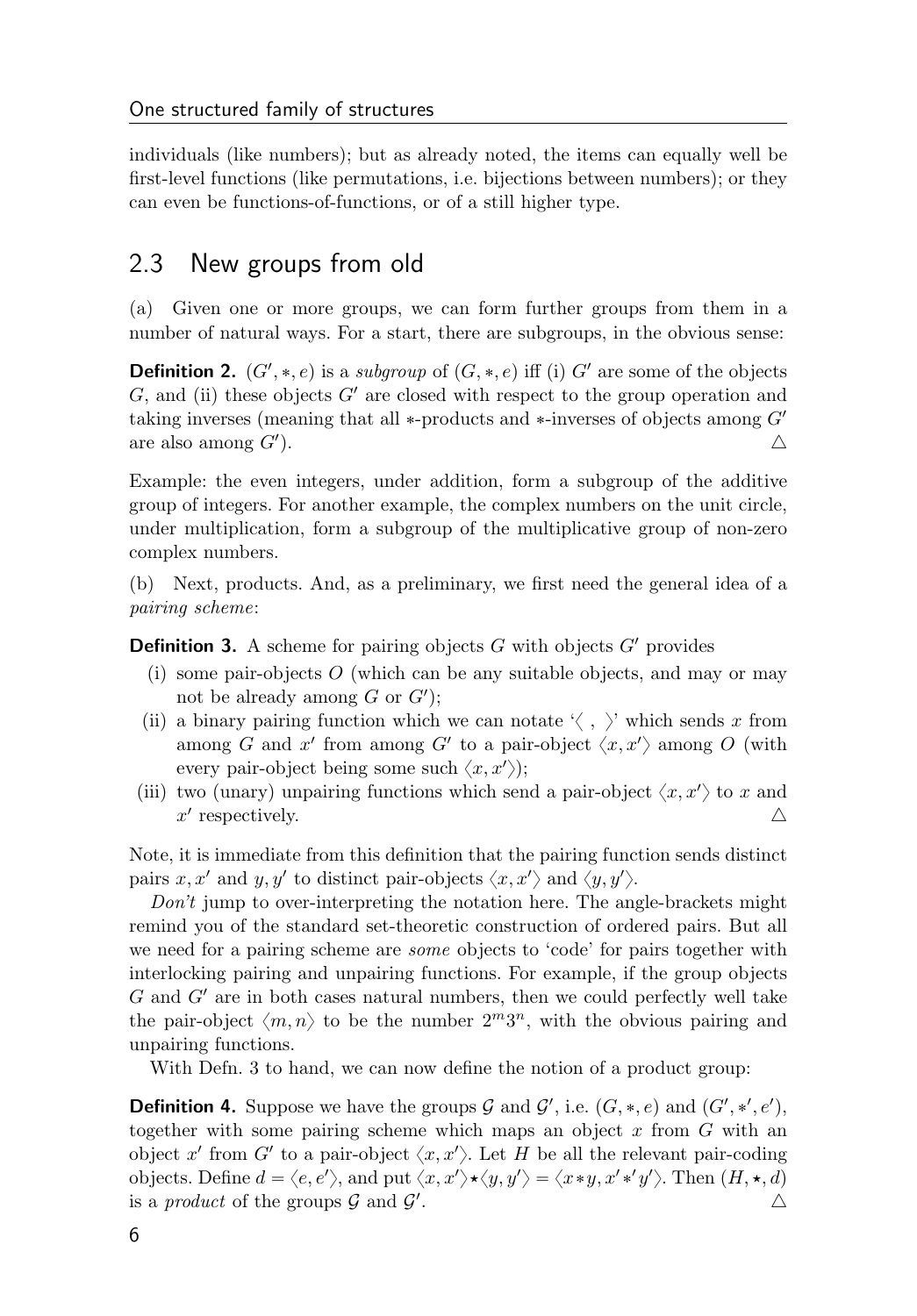It is routine to check that  $(H, \star, d)$  is indeed a group.

For a very simple example, suppose  $\mathcal I$  is a group comprising just the two objects e, j. If  $\mathcal{K}_1$  is to be a product of  $\mathcal J$  with itself, it will need to comprise four distinct objects  $\langle e, e \rangle, \langle e, j \rangle, \langle j, e \rangle, \langle j, j \rangle$ , with the first of these being the group identity. For brevity's sake, call these four pair-objects  $1, a, b, c$  respectively.  $\mathcal{K}_1$ 's group operation  $\star$  is then defined by the following table (the entry at row r, column s, gives  $r \star s$ :

|                  | $\,1$            | $\overline{a}$ | b              | $\overline{c}$ |
|------------------|------------------|----------------|----------------|----------------|
|                  | $\mathbf{1}$     | $\overline{a}$ | b              | Ċ              |
| $\overline{a}$   | $\overline{a}$   |                | $\overline{c}$ | h              |
| $\boldsymbol{b}$ | $\boldsymbol{b}$ | $\bar{c}$      |                | $\overline{a}$ |
| $\overline{c}$   | $\overline{c}$   | h              | $\it a$        |                |

The symmetry of the table reflects the fact that  $\mathcal{K}_1$  is abelian.

Note, then, that we speak here of 'a' product of  $\mathcal J$  with itself, not 'the' product. Why? Because there are unlimitedly many alternative schemes for coding pairs of objects, and different schemes will give rise to different product groups. In the present example, any four distinct objects we like can play the role of the required pair-objects, as long as we have pairing and unpairing functions to match. However, the resulting different groups will be equivalent-as-groups in an obvious sense: each way of forming a product group from a two-object group and itself always give us a group describable by reinterpreting the same table. And the point generalizes. Products of  $G$  with  $G'$  produced by using different pairing schemes will always be equivalent, in a familiar sense we'll clarify shortly.

(c) Now for a third, rather more interesting, way of forming new groups. We start with another general idea, and define a quotient scheme:

**Definition 5.** If G are some objects, and  $\sim$  is an equivalence relation defined over G, then a corresponding quotient scheme provides

- (i) some quotient-objects  $O$  (which can be any suitable objects, which may or may not be already among  $G$ ),
- (ii) a unary function which we can notate '[]' which sends x from among  $G$ to a quotient-object  $|x|$  among O (with every quotient-object being some such  $[x]$ , where
- (iii) for all  $x, y$  among  $G, [x] = [y]$  iff  $x \sim y$ .

So  $x$  behaves in the crucial respect like an  $\sim$ -equivalence class containing x.

But note, but not that just as pair-objects in pairing schemes do not have to be sets, we similarly do *not* require  $[x]$  to be a set. For example, take the integers Z and consider the equivalence relation  $\equiv_8$ , i.e. congruence mod 8. Then we can simply put  $[x]$  to be the remainder when x is divided by 8, and trivially  $[x] = [y]$ iff  $x \equiv_8 y$ .

With our new definition to hand, we can now define the notion of a quotient group in two steps: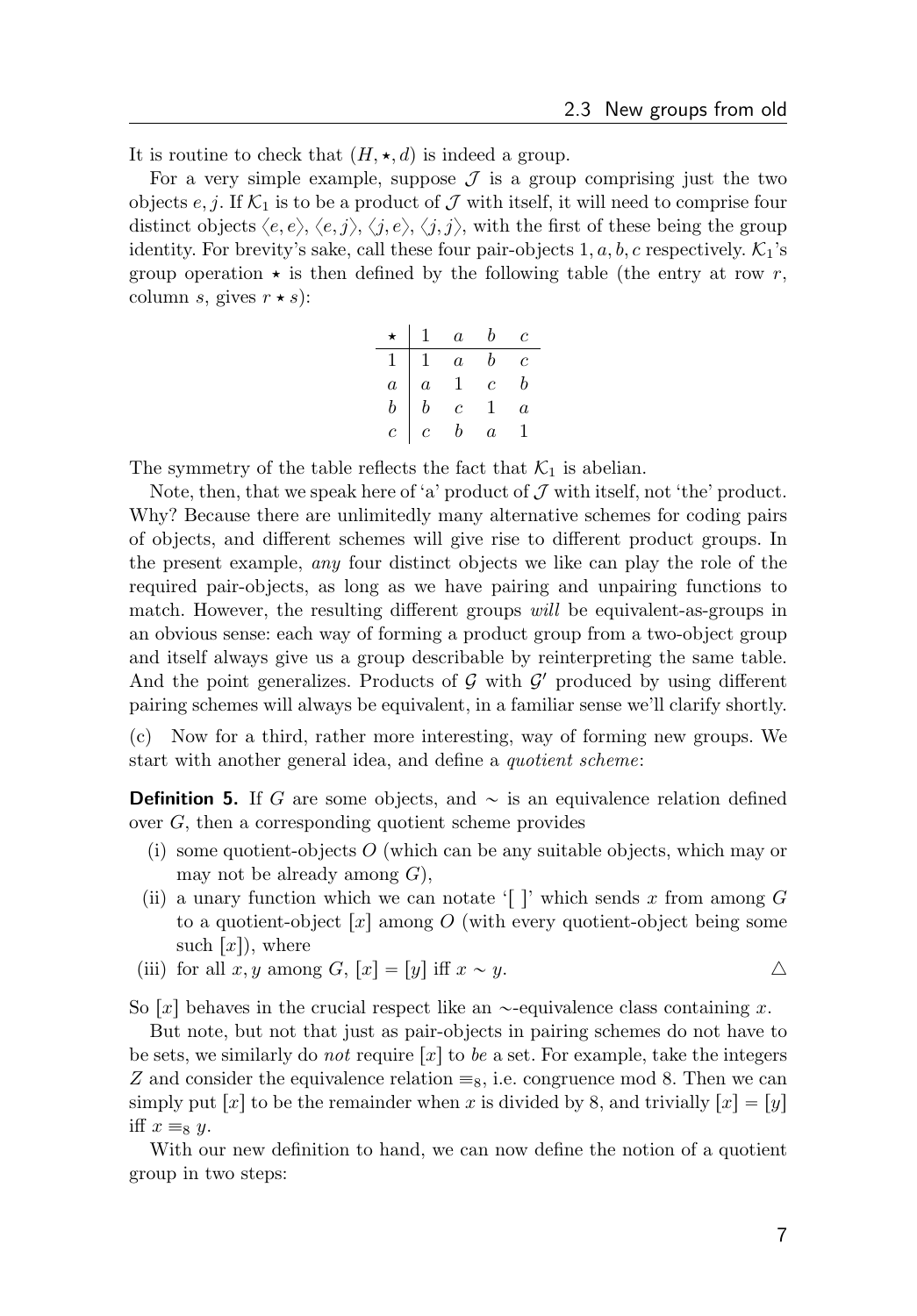**Definition 6.** (i) If G, i.e.  $(G, *, e)$ , is a group, and  $\sim$  is an equivalence relation defined over the objects of G, then  $\sim$  respects the group structure of G iff, for any objects x, y, z from G, given  $x \sim y$ , then  $x * z \sim y * z$  and  $z * x \sim z * x$  (in other words, 'multiplying' equivalent objects by the same object yields equivalent results).

(ii) Suppose G, i.e.  $(G, *, e)$ , is a group, and  $\sim$  is an equivalence relation which respects its group structure, and suppose we also have a quotient scheme for  $\sim$ , which sends x among G to [x]. Let [G] be all the objects [x] for x among G, and define a binary operation  $\star$  on the objects  $[G]$  by putting  $[x]\star [y] = [x * y]$ . Then  $([G], \star, [e])$  is a quotient of the original group G with respect to  $\sim$ , which we symbolize  $\mathcal{G}/\sim$ .

Again, it is relatively routine to check that, as defined, this quotient  $\mathcal{G}/\sim i\mathcal{S}$ indeed a group.

We just need to show that  $\star$  is well-defined, i.e. the result of  $\star$ -multiplication does not depend on how we pick out the multiplicands. In other words, we need to show that if  $[x] = [x']$  then (i)  $[x] \star [y] = [x'] \star [y]$ , and (ii)  $[y] \star [x] = [y] \star [x']$ . For (i), note that if  $[x] = [x']$ , then by definition  $x \sim x'$ , hence (since  $\sim$  respects group structure)  $x * y \sim x' * y$ , hence by definition again  $[x] * [y] = [x'] * [y]$ . We derive (ii) similarly. It remains to check that  $\mathcal{G}/\sim$  is then a group with  $\star$  the group operation. But that's straightforward.

Note, we again talk of 'a' quotient group rather than 'the' quotient group. There will be many ways of finding quotient schemes for  $\sim$ , hence many alternative objects [G] from which to build a quotient group  $\mathcal{G}/\sim$  (though, as with product groups, quotient groups constructed using different quotient schemes will all 'look the same').

Let's take a quick example, to reinforce the point that the objects forming a quotient group need not be equivalence classes. Suppose  $(Z, +, 0)$  is the additive group of the integers,  $Z$  for short, and consider again the equivalence relation of congruence mod 8 defined over Z. This equivalence relation evidently respects the additive structure of the integers; for if  $x \equiv_8 y$  then  $x + z \equiv_8 y + z$  and  $z + x \equiv_8 z + y$ . As suggested before, we can take our quotient scheme for this equivalence relation simply to send x to the remainder on dividing x by 8; this gives us as quotient-objects the eight numbers from 0 to 7, call them together 8. Then  $(\overline{8}, +_8, 0)$  is evidently a group (where  $+_8$  is addition mod 8), and it is a quotient  $\mathcal{Z}/\equiv_8$ .

(d) Given groups  $G$  and  $G'$ , do they always have a product? Given a group  $G$ and an equivalence relation  $\sim$  which respects its group structure, is there always a quotient group  $\mathcal{G}/\sim$ ?

On the one hand, nothing we have said so far assumes positive answers. On the other hand, it is very natural to work on the very modest assumption that such constructions are freely available, i.e. product schemes and quotient schemes are always available when we want them. Elementary discussions of group theory typically proceed as if that modest assumption is permitted.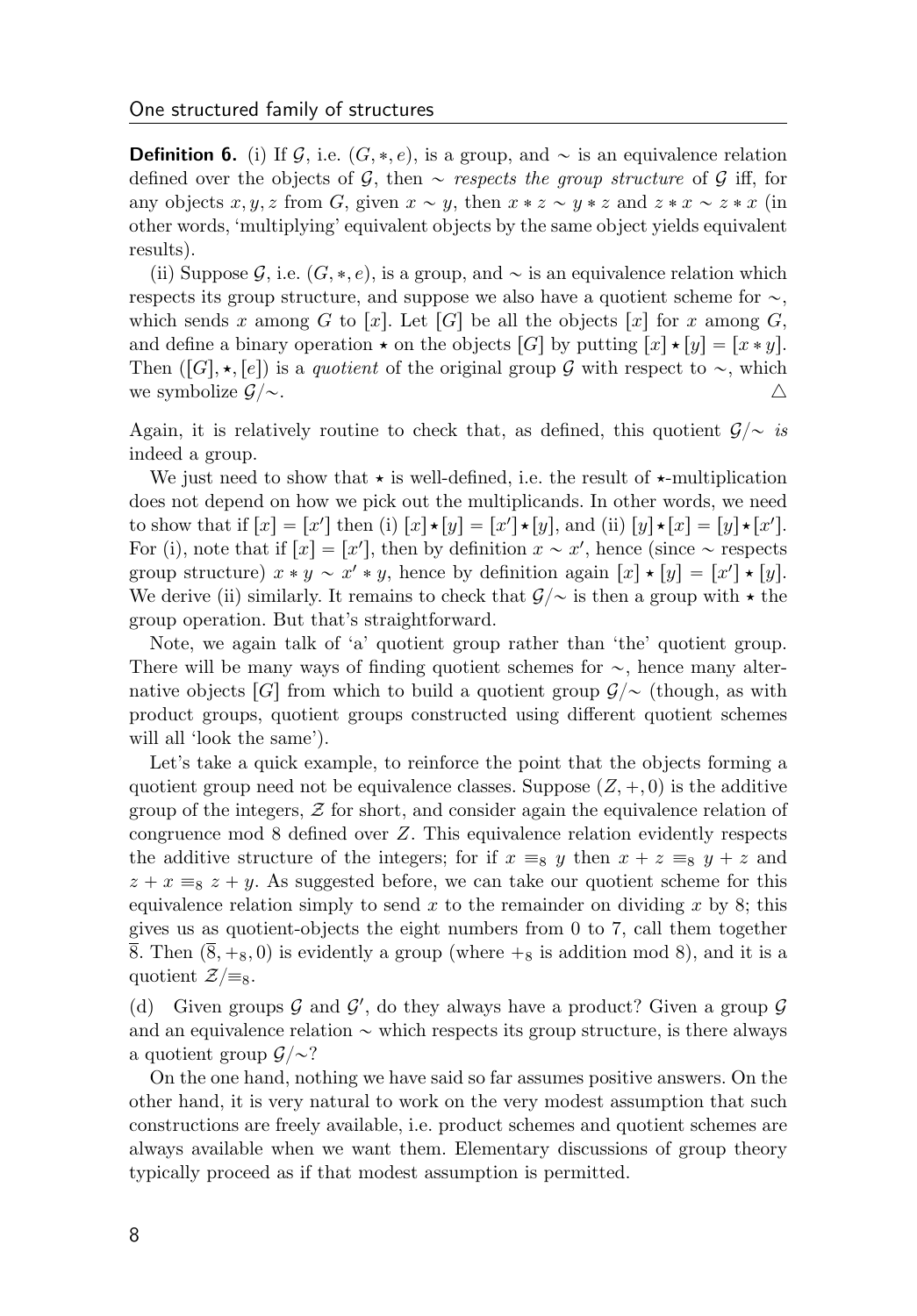#### <span id="page-14-0"></span>2.4 Group homomorphisms

(a) Next, let's equally briskly recall some basic facts about structure-preserving maps between the groups. For now, my preferred – though again slightly deviant – style of definition is:

**Definition 7.** A group homomorphism from the group  $(G, *, e)$  as source to the group  $(H, \star, d)$  as target is a function f defined over the objects G with values among  $H$  such that:

(i) for every x, y among G,  $f(x * y) = fx * fy$ ,

(ii) 
$$
f(e) = d
$$
.

So a homomorphism sends products in the source group to corresponding products in the target group. It similarly sends the identity object in the source group to the identity in the target group. It is immediate that a homomorphism also sends inverses to inverses: i.e.  $f(x^{-1}) = (fx)^{-1}$ .

Thought of simply in its role of mapping objects to objects, the function  $f: G \to H$  is said to be the underlying function of the homomorphism. When thought of in its role as a structure-preserving homomorphism we can use the notation  $f : (G, *, e) \to (H, *, d)$ , or  $f : \mathcal{G} \to \mathcal{H}$ .

- (b) An initial pair of trivial examples:
	- (1) Let  $(G, *, e)$  form a group G. Then there is a homomorphism  $f : \mathcal{G} \to 1$ , where 1 is any one-object group, which sends every object among  $G$  to the sole object of the target group.
	- (2) Relatedly, there is always a 'collapse' homomorphism  $c: \mathcal{G} \to \mathcal{G}$  which sends every  $\mathcal{G}\text{-object}$  to its group identity.

These cases remind us that, although homomorphisms are often described as 'preserving' group structure, this has to be understood with a large pinch of salt. Homomorphisms can in fact suppress many or most aspects of structure simply by mapping distinct objects to one and same value.

Three more elementary examples:

- (3) There is a homomorphism from  $\mathcal{Z}$ , the additive group of integers  $(Z, +, 0)$ , to any two object group  $\mathcal J$  which sends even numbers to  $\mathcal J$ 's identity, and sends odd numbers to  $\mathcal{J}$ 's other object. The underlying function here is surjective but not injective.
- (4) There is a homomorphism from  $\mathcal Z$  to  $\mathcal Q$ , the additive group of rationals  $(Q, +, 0)$ , which sends an integer n to the corresponding rational  $n/1$ . As a function from  $Z$  to  $Q$ , this is injective but not surjective.
- (5) Let  $R$  be the real numbers, and  $C^*$  the non-zero complex numbers. The reals form a group under addition, and the non-zero complex numbers form a group under multiplication. Define  $j : (R, +, 0) \rightarrow (C^*, \times, 1)$  by putting  $j(x) = \sin x + i \cos x$ . Then we have a homomorphism whose underlying function is neither injective nor surjective.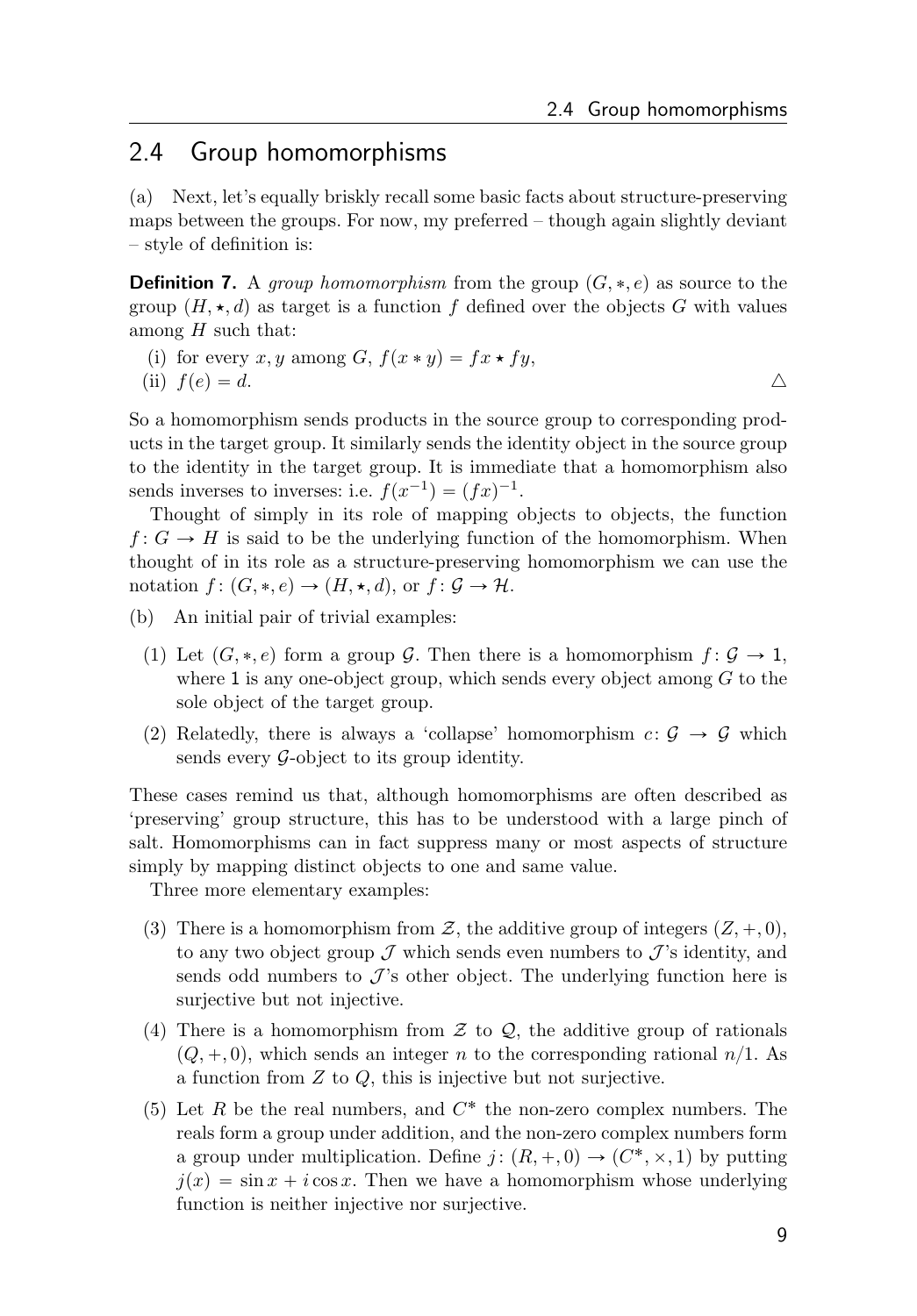(c) Let's pause to see what can be said about group homomorphisms in general, various though they have already proved to be.

- <span id="page-15-1"></span>**Theorem 1.** (1) Any two homomorphisms  $f : \mathcal{G} \to \mathcal{H}$ ,  $g : \mathcal{H} \to \mathcal{J}$ , with the target of the first being the source of the second, will compose to give a homomorphism  $q \circ f : \mathcal{G} \to \mathcal{J}$ .
	- (2) Composition of homomorphisms is associative. In other words, if  $f, g, h$ are group homomorphisms which can compose so that one of  $h \circ (g \circ f)$ and  $(h \circ q) \circ f$  is defined, then the other composite is defined, and the two composites are equal.
	- (3) For any group G, there is an identity homomorphism  $1_G: \mathcal{G} \to \mathcal{G}$  which sends each object to itself. Then for any  $f: \mathcal{G} \to \mathcal{H}$  we have  $f \circ 1_{\mathcal{G}} = f =$  $1_H \circ f$ .

*Proof.* For (1) we, of course, simply take  $q \circ f'$  ('q following f') applied to an object x among the objects of G to be  $g(f(x))$  and then check that  $g \circ f$  so defined satisfies the condition for being a homomorphism given that q and f do.

For (2), associativity of homomorphisms is inherited from the associativity of ordinary functional composition for the underlying functions.

 $\Box$ 

(3) is also immediate.

(d) A quick but important remark. Note that this, our very first theorem, is not a mere logical consequence of our definitions of groups and group homomorphisms. Our proof depends on invoking background assumptions about functions, such as that functional composition is associative. And so it goes. Almost nothing in group theory just follows from the definitions alone.

### <span id="page-15-0"></span>2.5 Group isomorphisms and automorphisms

(a) Now we highlight the special case where the underlying function of a homomorphism is both injective and surjective:

**Definition 8.** A group isomorphism  $f : \mathcal{G} \longrightarrow \mathcal{H}$  is a homomorphism where the underlying function is a bijection between the objects of  $\mathcal G$  and the objects of  $\mathcal H$ .

We say that the groups  $\mathcal G$  and  $\mathcal H$  are *isomorphic* as groups iff there is a group isomorphism  $f : \mathcal{G} \longrightarrow \mathcal{H}$ , and then write  $\mathcal{G} \simeq \mathcal{H}$ 

A group automorphism is a group isomorphism  $f: \mathcal{G} \longrightarrow \mathcal{G}$  whose source and target are the same.  $\triangle$ 

Again, let's have some elementary examples:

(1) Any two two-object groups are isomorphic. Take the group comprising  $e, j$ , equipped with the only possible group operation  $\ast$ , and the group comprising  $e', j'$ , equipped with  $*'$ . Then the map which sends the group identity e to the group identity  $e'$  and j to j' is obviously a group isomorphism.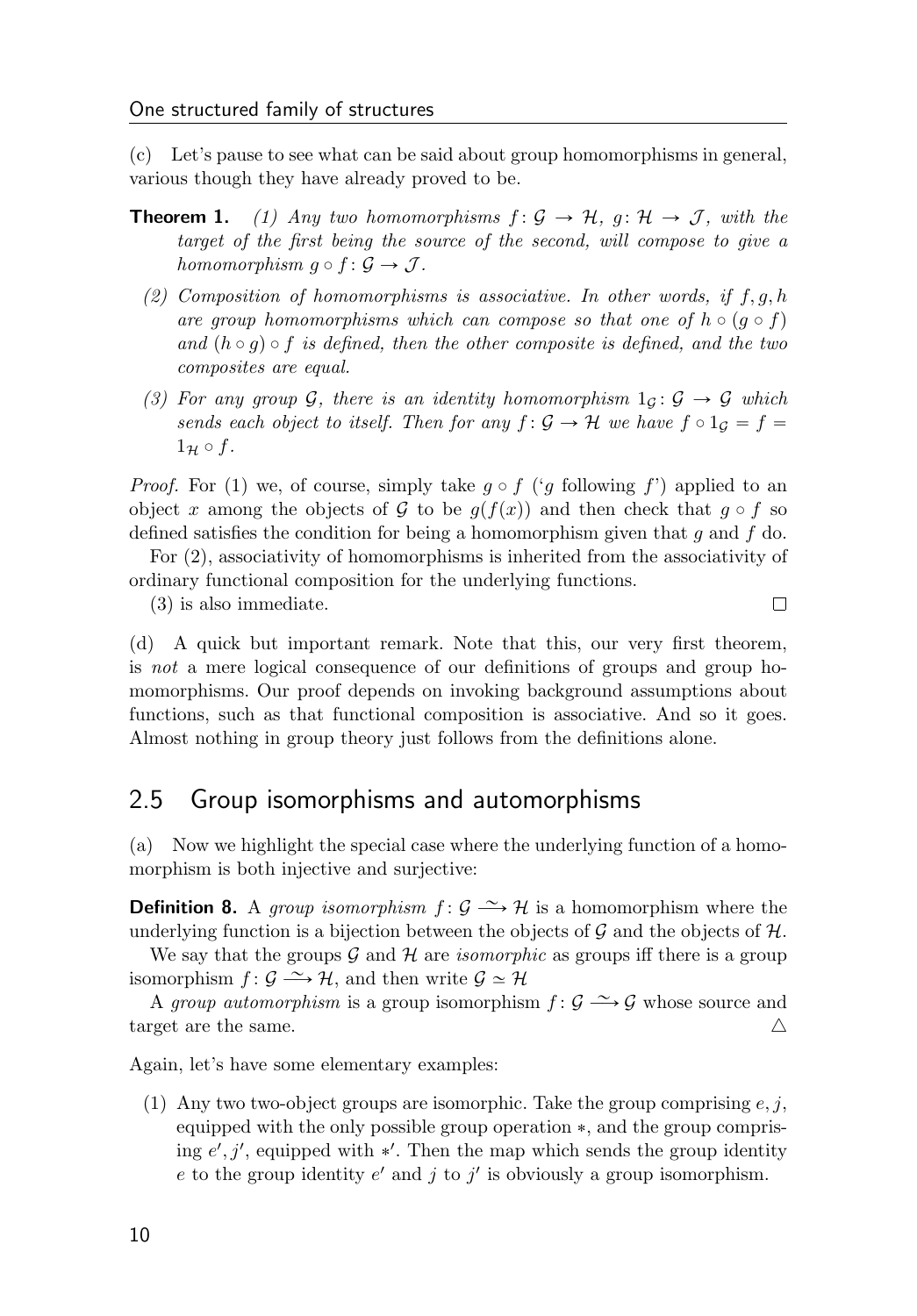- (2) There are two automorphisms from the additive group  $\mathcal Z$  to itself. One is the trivial identity homomorphism; the other is the function which sends an integer j to  $-j$ .
- (3) There are infinitely many automorphisms from the group  $\mathcal Q$  to itself. Take any non-zero rational q: then the map  $x \mapsto qx$  'stretches/compresses' the rationals, perhaps reversing their order, while still preserving additive structure.
- (4) Let  $\mathcal{K}_2$  be the group consisting in the numbers 1, 3, 5, 7 equipped with multiplication mod 8. And let  $\mathcal{K}_3$  be the group of symmetries of a nonequilateral rectangle whose four 'objects' are the operations of leaving the rectangle in place, vertical reflection, horizontal reflection and rotation through 180°, with the group operation being simply composition of geometric operations. Then  $\mathcal{K}_2 \simeq \mathcal{K}_3$ .

The easiest way to see this is by constructing the abstract 'multiplication table'. First, take  $1, a, b, c$  to be respectively the numbers  $1, 3, 5, 7$ , and take  $\star$  to be multiplication mod 8. Second, take 1, a, b, c to be the geometric operations on a rectangle in the order just listed and take  $\star$ to be composition. Both times we get the same table as for  $\mathcal{K}_1$  that we met in §[2.3.](#page-11-0) Matching up the two new interpretations of  $1, a, b, c$  and the two corresponding interpretations of  $\star$  gives us the claimed isomorphism  $f: \mathcal{K}_2 \longrightarrow \mathcal{K}_3$ . By the same reasoning, both groups are isomorphic to  $\mathcal{K}_1$ .

This illustrates an obvious general point. Groups that can interpret the same 'multiplication table' are isomorphic; conversely, isomorphic groups can be described by the same (possibly infinite) table, when suitably reinterpreted.

(5) In defining a product of two groups, we were allowed to invoke any scheme for coding pairs of objects from the two groups. But whichever scheme we choose, the resulting product (we said) will 'look the same', and have the same multiplication table. We can now put it like this: suppose  $\mathcal{H}_1$  and  $\mathcal{H}_2$ are both products of  $\mathcal G$  with  $\mathcal G'$ ; then  $\mathcal H_1 \simeq \mathcal H_2$ .

Why? Just take the bijection which sends the pair-object  $\langle x, x' \rangle$  which pairs x from  $\mathcal G$  and  $x'$  from  $\mathcal G'$  according to the pairing scheme used in constructing  $\mathcal{H}_1$  to the corresponding pair-object  $\langle x, x' \rangle_2$  formed according to the pairing scheme used in constructing  $\mathcal{H}_2$ . This is trivially seen to be a group isomorphism from  $\mathcal{H}_1$  to  $\mathcal{H}_2$ .

Likewise, suppose  $\mathcal{H}_1$  and  $\mathcal{H}_2$  are different quotients of a group  $\mathcal G$  with respect to a suitable equivalence relation  $\sim$ , different because they rely on different quotient schemes for, in effect, representing  $\sim$ -equivalent classes of objects from G. Take the bijection that sends the quotient-object  $[x]_1$ according to the first quotient scheme to the corresponding object  $[x]_2$ according to the second scheme. Then by a similar argument we again have  $\mathcal{H}_1 \simeq \mathcal{H}_2$ .

(b) Another very easy result, for future reference: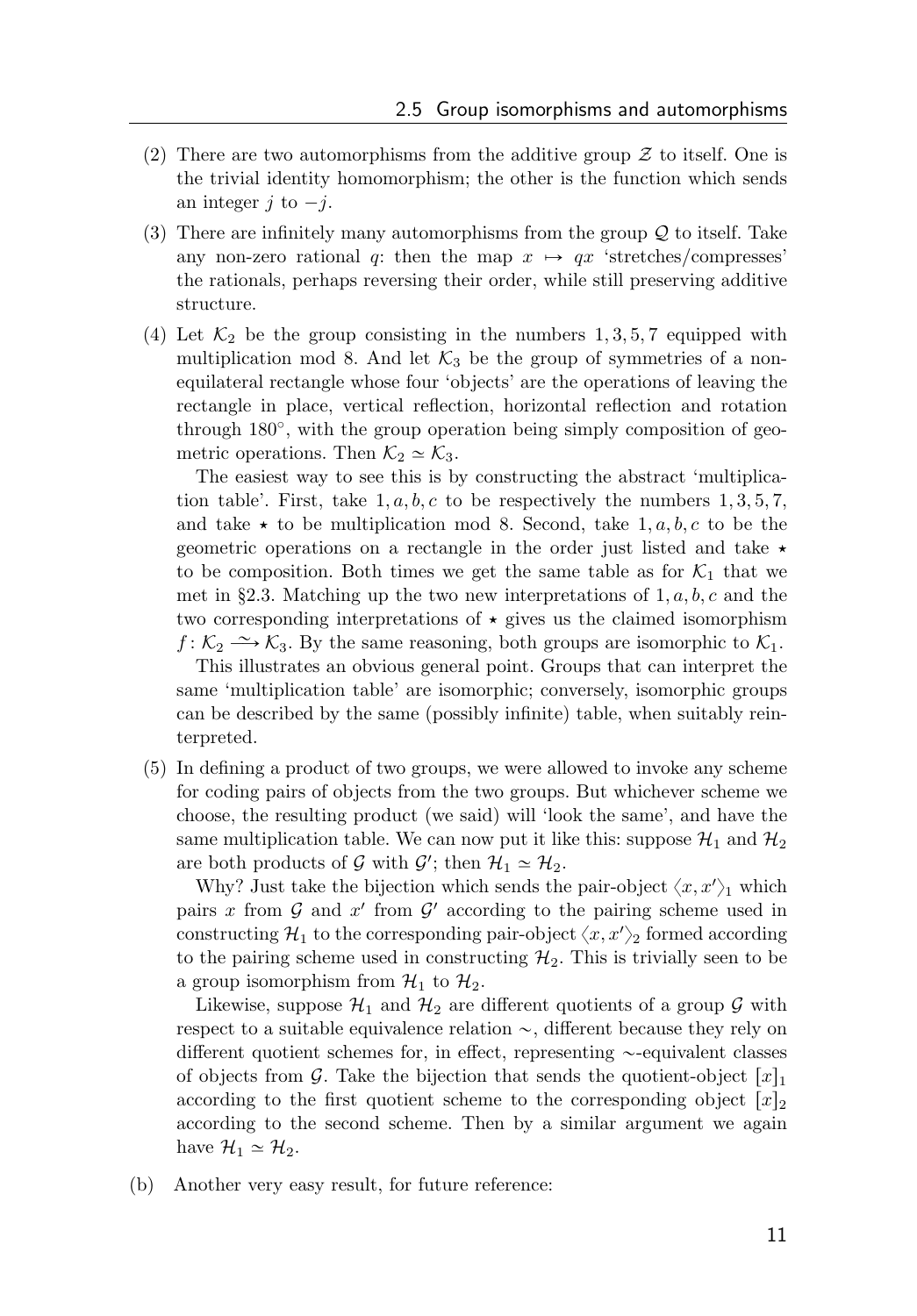**Theorem 2.** A group homomorphism  $f: \mathcal{G} \to \mathcal{H}$  is an isomorphism iff it has a two-sided inverse, i.e. there is a homomorphism  $g: \mathcal{H} \to \mathcal{G}$  such that  $g \circ f = 1_{\mathcal{G}}$ and  $f \circ g = 1_H$ .

*Proof.* Suppose  $f: (G, *, e) \rightarrow (H, *, d)$  is an isomorphism. Then by definition the underlying function  $f: G \to H$  is a bijection and so has a two-sided inverse  $g: H \to G$ . We now need to show that this inverse function g gives rise to a homomorphism  $g: (H, \star, d) \to (G, \ast, e)$ . But since f is a homomorphism, and g is its two-sided inverse, we have  $g(x \star y) = g(fgx \star fgy) = gf(gx * gy) = gx * gy$ . In addition, as required,  $qd = qfe = e$ .

Conversely, suppose  $f$  is a homomorphism with a two-sided inverse. Then its underlying function must have a two-sided inverse; but it is a familiar elementary result that a function with a two-sided inverse is a bijection.  $\Box$ 

Evidently, a group is isomorphic to itself (by the identity homomorphism) and the composition of two group isomorphisms is also an isomorphism. And given that isomorphisms are homomorphisms with two-sided inverses which are homomorphisms, it is immediate that the inverse of an isomorphism is also an isomorphism. Therefore, just we would want,

**Theorem 3.** Being isomorphic is an equivalence relation between groups.  $\Box$ 

### <span id="page-17-0"></span>2.6 Another way of forming new groups from old

Take any group  $\mathcal G$  and consider its automorphisms  $Aut_{\mathcal G}$ . There is of course at least one such automorphism, namely the identity map  $1<sub>G</sub>$ . Note too that any two of G's automorphisms f, g compose to give us a new automorphism  $g \circ f$ . Composition here is associative. And we've just noted that isomorphisms in general, and hence automorphisms in particular, have inverses with respect to composition. Hence:

**Theorem 4.** For any group  $\mathcal{G}$ ,  $(Aut_{\mathcal{G}}, \circ, 1_G)$  form a group, the automorphism group of  $\mathcal{G}$ ,  $AUT(\mathcal{G})$ .

For example, we've already remarked that there are just two automorphisms from Z to itself; so  $AUT(\mathcal{Z})$  is a two-object group. And what is the automorphism group of that two-object group? A trivial one-object group.

By contrast, since 'stretching by a non-zero rational' is an automorphism for the additive group Q, and stretchings can be composed by multiplying the stretching factor, the corresponding automorphism group  $AUT(Q)$  will be isomorphic to the multiplicative group of non-zero rationals.

For one more example, look at the 'multiplication table' for  $K_1$  again. We see that if we swap the three entries  $a, b, c$  around, we keep the same structure. So  $AUT(\mathcal{K}_1)$  will be a group of permutations of three objects. And what does the automorphism group of that look like? It turns out to be the same again, a group of permutations of three elements. What fun!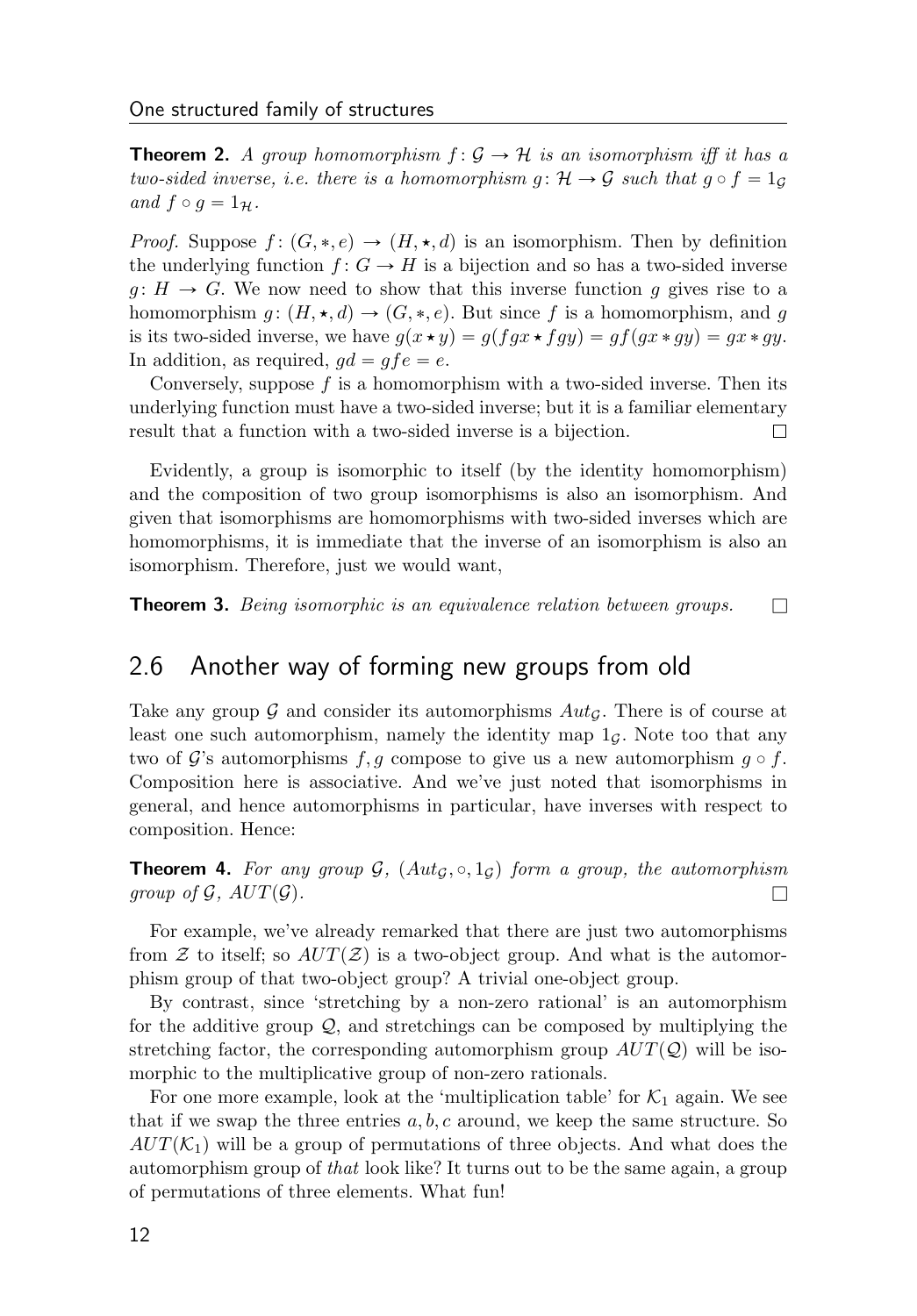#### <span id="page-18-0"></span>2.7 Homomorphisms and constructions

In §[2.3](#page-11-0) we considered some basic ways of forming new groups from old, yielding subgroups, product groups and quotient groups. In §[2.4](#page-14-0) we looked at structurepreserving maps between groups. We now bring the two themes together.

(a) For the simplest case, start by noting how homomorphisms give rise to subgroups and vice versa.

**Theorem 5.** For any homomorphism  $f: G \to H$ , the f-image of G is a subgroup of H. Conversely, for every subgroup of H, there is a homomorphism  $f: \mathcal{G} \to \mathcal{H}$ such that that subgroup is the f-image of  $\mathcal G$ .

*Proof.* Given a group homomorphism  $f : (G, *, e) \to (H, *, d)$ , let  $f[G]$  be all the objects which are f-images of objects from among G, so they include d, i.e.  $f(e)$ . Define  $f(\mathcal{G})$ , the f-image of the group  $\mathcal{G}$ , in the obvious way as  $(f[G], \star, d)$ . We now need to check this too is a group, and hence a subgroup of  $H$ .

(i) Suppose  $y_1$  and  $y_2$  are among  $f[G]$ . By assumption, they are f-images of some objects  $x_1, x_2$  among G. So we have  $y_1 \star y_2 = fx_1 \star fx_2 = f(x_1 * x_2)$ , and hence  $y_1 \star y_2$  will also be among  $f[G]$  as required.

(ii) Since  $\star$  is associative and d an identity for that operation, it only remains to show that if y is among  $f[G]$  its inverse is too. But y is by assumption  $f(x)$ for some object  $x$  among  $G$ , and homomorphisms send inverses to inverses. So the inverse of y, i.e.  $(fx)^{-1}$ , is  $f(x^{-1})$  and hence is indeed among  $f[G]$ .

That establishes the first half of our theorem. For the converse half, just note that any subgroup G of H gives rise to a trivial injection map  $i: \mathcal{G} \to \mathcal{H}$  which sends an object from G to the same object now considered as an object of  $\mathcal{H}$ .  $\Box$ 

Hence we can characterize the subgroups of a given group  $\mathcal{H}$  in terms of grouphomomorphisms with the target  $H$ . Putting it roughly, then, we can trade in claims about what goes on inside various groups when forming subgroups for claims about corresponding homomorphisms between groups.

(b) I'll skip past product groups for now, and next consider quotient groups arising from suitable equivalence relations. We then have the following result:

**Theorem 6.** Given a group homomorphism  $f: \mathcal{G} \rightarrow \mathcal{H}$ , and x, y among  $\mathcal{G}'s$ objects, put  $x \sim y$  iff  $fx = fy$ . Then  $f(\mathcal{G})$ , the f-image of the group  $\mathcal{G}$ , is a quotient group  $\mathcal{G}/\sim$ . Conversely, given a quotient group of  $\mathcal G$  with respect to an equivalence relation  $\sim$ , we can find a group H and homomorphism  $f: \mathcal{G} \to \mathcal{H}$ , such that  $\mathcal{G}/\sim$  is  $f(\mathcal{G})$ .

*Proof.* The relation  $\sim$  of being equalized-by-f is trivially an equivalence relation. But we need to check that  $\sim$  respects G's group operation  $*$  so that we can indeed define  $\mathcal{G}/\sim$ . In other words, we need to show that for any group objects x, y, z, given  $x \sim y$ , then (i)  $x * z \sim y * z$  and (ii)  $z * x \sim z * x$ .

But for (i), if  $x \sim y$ , then  $fx = fy$ , hence  $f(x*z) = fx*fz = fy*fz = f(y*z)$ , hence  $x * z \sim y * z$  (here,  $\star$  is of course H's group operation). Case (ii) is exactly similar.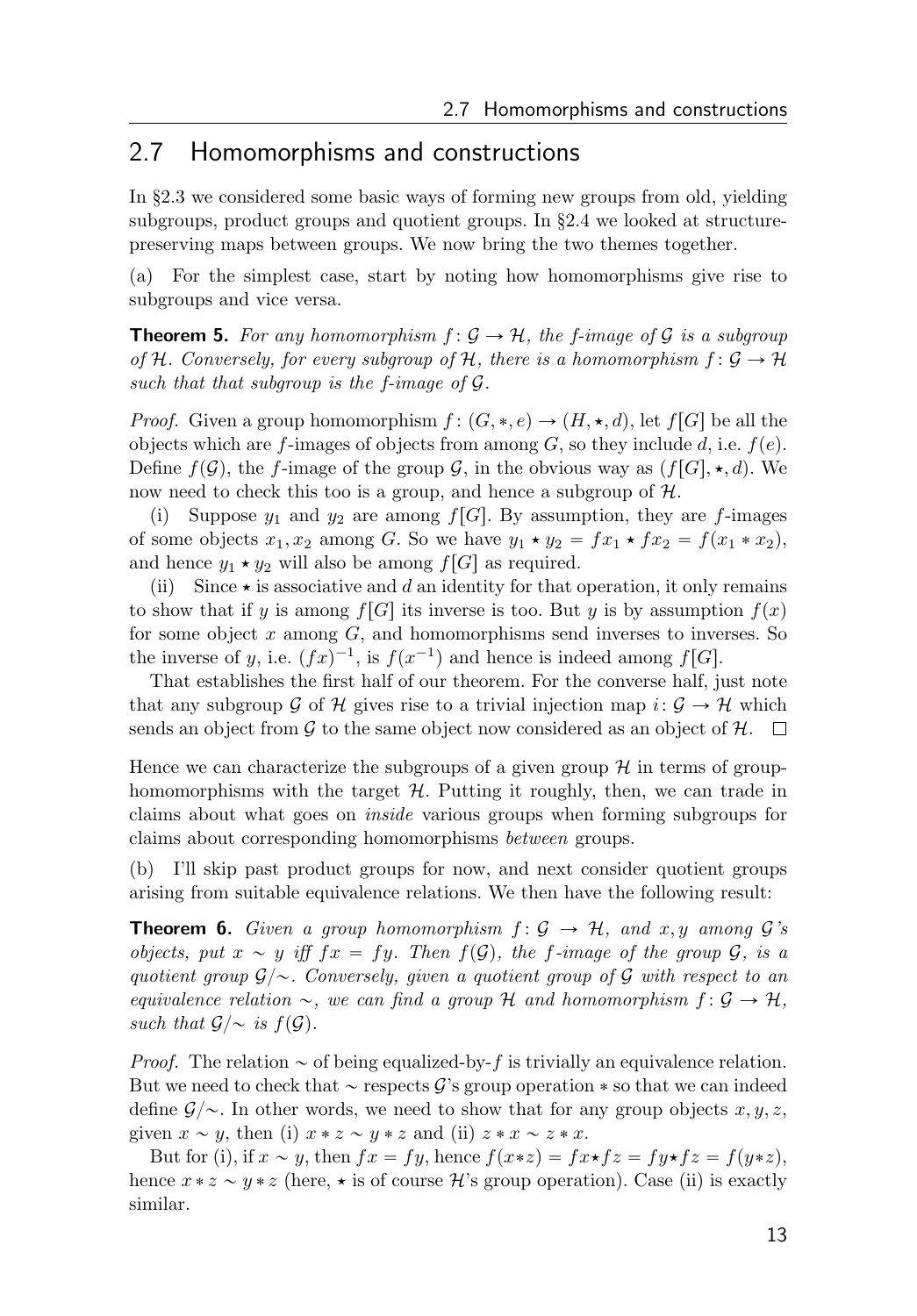By the definition of  $\sim$ , the f-images of objects among G act like quotientobjects with respect to  $\sim$ , and it is then immediate that  $f(\mathcal{G})$  is a quotient group  $G/\sim$ .

For the converse result, suppose  $\mathcal{G}/\sim$  is a quotient of G with respect to some equivalence relation  $\sim$ , with  $f_{\sim} : x \mapsto [x]$  giving us the relevant quotient scheme. Then  $f_{\sim} : \mathcal{G} \to \mathcal{G}/\sim$  is easily checked to be a homomorphism, and  $f_{\sim}(\mathcal{G})$  is the whole of  $\mathcal{G}/\sim$ . □

So again we can trade in certain claims about the structure of certain groups, this time about their quotient structure, for corresponding claims about homomorphisms between groups.

And note further, this trade reveals something that was not obvious before, namely that there is a kind of duality between the relation of being a quotient group and the relation of being a subgroup: given a homomorphism  $f: \mathcal{G} \to \mathcal{H}$ ,  $f(\mathcal{G})$  is a quotient of  $\mathcal G$  and a subgroup of  $\mathcal H$ .

(c) Similarly, it turns out that claims about the structure of product groups can also be traded in for claims about corresponding homomorphisms between groups (we use the fact that pairing schemes essentially involve pairing and unpairing functions that behave in the right way). But I'll leave the proof of this for later. For now, I'll just flag up the general point that these sorts of trades – i.e. trades between claims about the 'internals' of structures and claims about 'external' maps between structures – will turn out to be of central importance for category theory.

#### <span id="page-19-0"></span>2.8 'Identical up to isomorphism'

(a) We have met the groups  $\mathcal{K}_1, \mathcal{K}_2, \mathcal{K}_3$  which are isomorphic to each other. They are also isomorphic to any other group whose four objects can be labelled  $1, a, b, c$  in such a way that the same 'multiplication table' in §[2.3](#page-11-0) applies again. Call such groups Klein four-groups. And note, the way in which the various Klein four-groups differ from each other, namely in the internal constitution of their various objects, is not relevant to their core behaviour as groups, for that depends just on the functional relations between the objects. In other words, despite the differences between their objects, the groups are the same at least as far as their structural properties are concerned – i.e. the properties as determined by their shared 'multiplication table' – are concerned.

A bit of care is needed in describing the situation, however. Consider, for example, the following from a rightly well-regarded algebra text:

The groups  $\mathcal G$  and  $\mathcal H$  are isomorphic if there is a bijection between them which preserves the group operations. Intuitively,  $\mathcal G$  and  $\mathcal H$  are the same group except that the elements and the operations may be written differently in  $\mathcal G$  and  $\mathcal H$ . [\(Dummit and Foote](#page-31-3) [2004,](#page-31-3) p. 37)

But that surely isn't a very happy way to putting things. We have just reminded ourselves that  $\mathcal{K}_2$  and  $\mathcal{K}_3$  are isomorphic groups. But  $\mathcal{K}_2$  comprises four *numbers*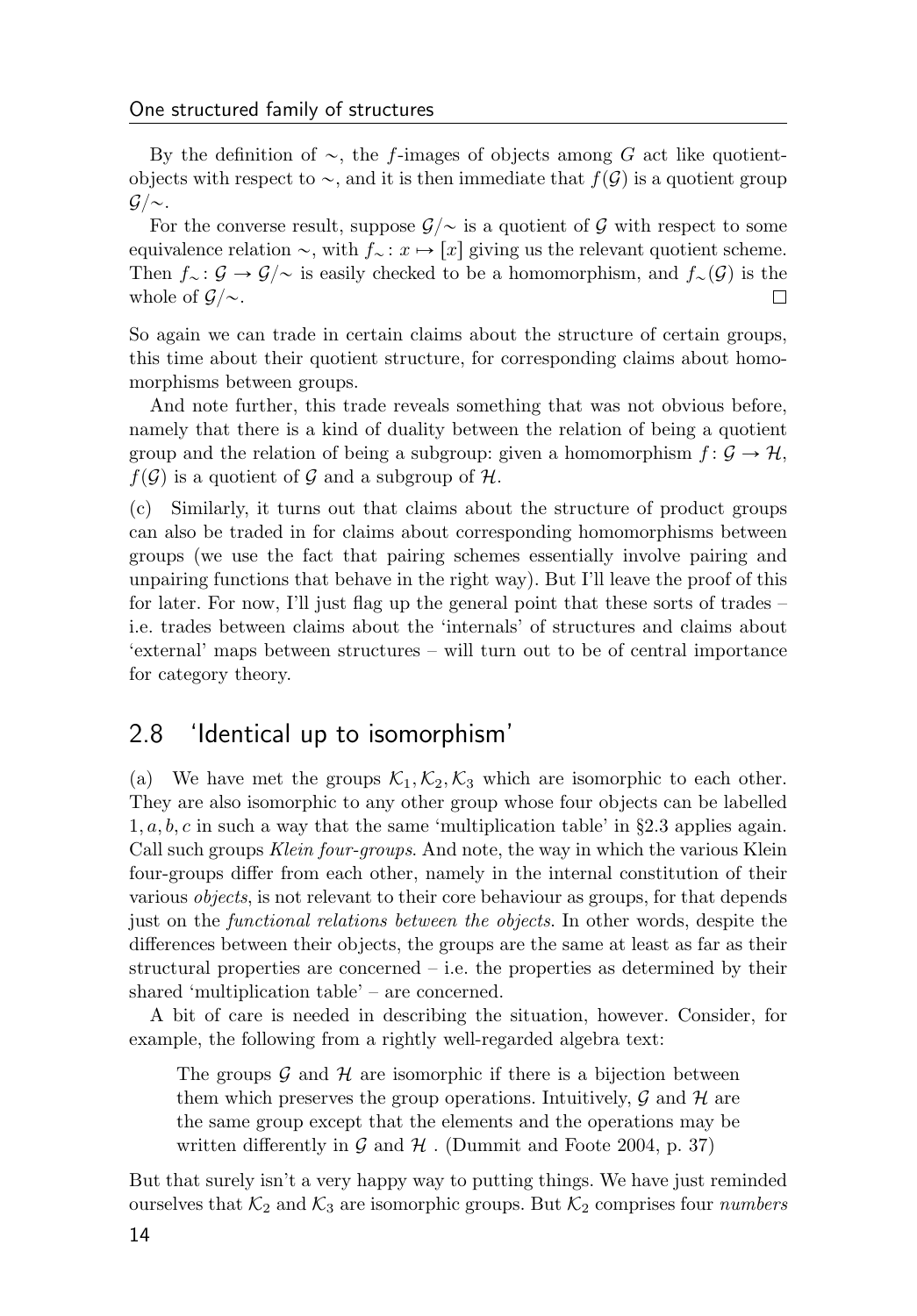as its objects, and  $K_3$  comprises four *operations* on a non-equilateral rectangle; and there is no sense in which numbers and geometric operations can be thought of as the same things 'written differently'.

If anything, then, it is exactly the other way around: we have here distinct groups comprising different elements and different group operations which, however, can be 'written the same', in the sense of being summed up by the same table differently interpreted.

A rather happier, and widely used, way of putting things is this:  $K_2$  and  $\mathcal{K}_3$  are identical up to isomorphism. And (now reading that quotation more charitably) for many purposes, group theory can indeed ignore the differences between groups which are identical up to isomorphism.

(b) It is common, then, to talk of the Klein group  $K$ , the permutation group of three elements  $S_3$ , the free group over the generators  $G$ , and so on. And in most contexts, we can let this pass quite happily. Though if we are being pernickety, such talk can be cashed out in one of two or perhaps three ways:

- 1. Most simply, talk of the Klein group can typically be treated as just generalizing talk about Klein groups. So 'the Klein group is abelian' is to be understood as simply saying that any Klein group is abelian. Similarly, 'There is a unique homomorphism from the Klein group to the one object group' says that for any Klein group and any one object group, there is a unique homomorphism from the first to the second. And so on.
- 2. Sometimes, though, a specific paradigm case, a canonical exemplar, is introduced. For example, the free group with certain generators is often defined by a very particular construction using 'words' formed from the generators.
- 3. Occasionally, and more mysteriously, some flirt with the idea that, as well as concrete Klein groups (to return to that example), i.e. groups whose elements have an independent nature (which could be numbers, pairs of numbers, rotations and reflections, whatever), there is also a more purely abstract Klein group. This has the right multiplication table, but is supposedly built up from objects with no properties at all over and above being sent to each other by the group operation according to the given table. It is this purely abstract group comprising de-natured elements which is then said to be, properly speaking, the Klein group.

For now, we'll hang fire on the question whether the third option makes much sense. We will in due course need to revisit this sort of question.

### <span id="page-20-0"></span>2.9 Categories of groups

(a) We said at the beginning of the first chapter that 'suitably structured families of structures' are prime examples of categories. Then at the start of this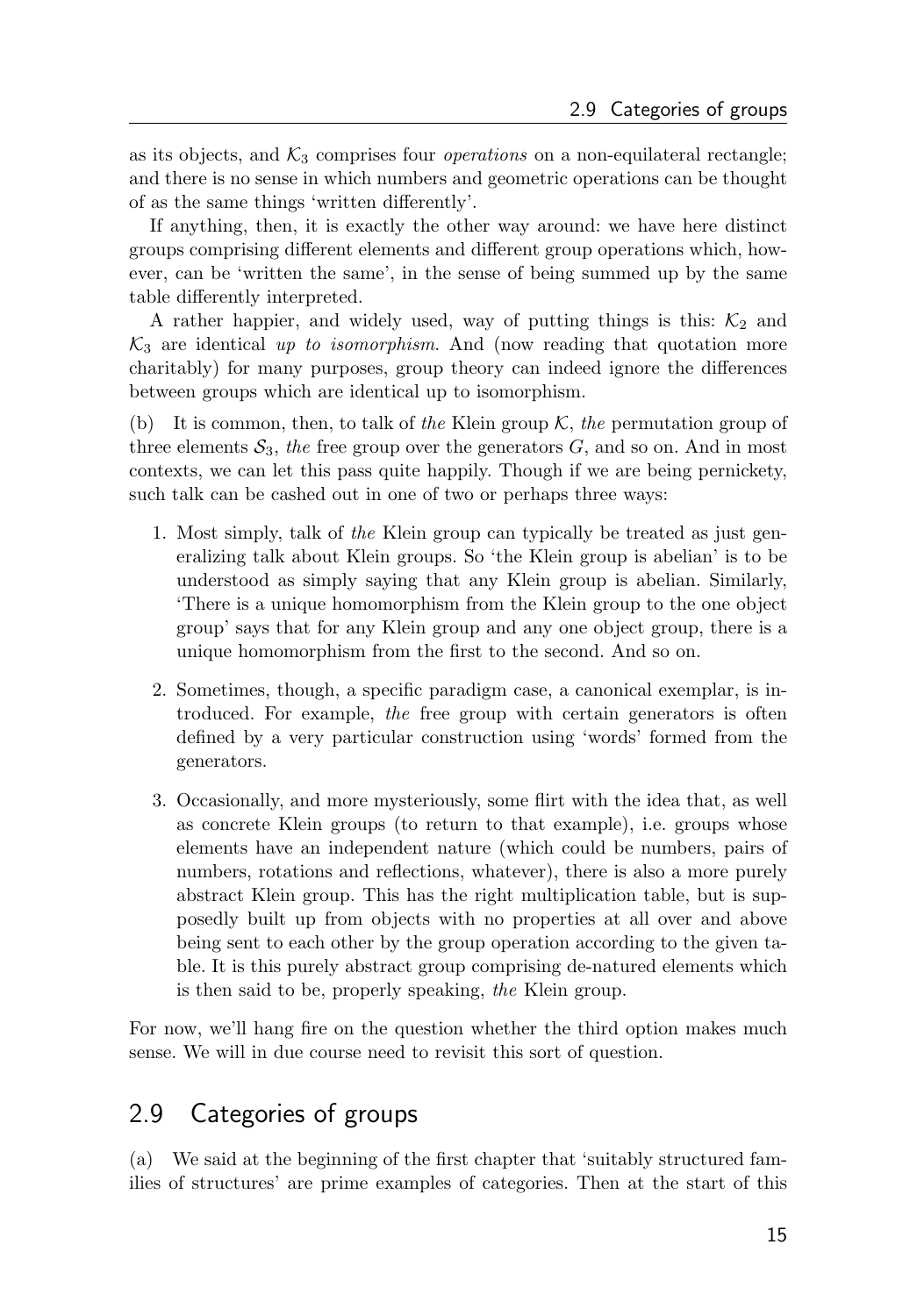chapter, we picked out a paradigm case, namely a family of groups organized by homomorphisms between them.

We just impose two very natural conditions on such a *category of groups*. First, its homomorphisms are closed under composition. And second, the identity homomorphisms for each relevant group are included. It's that simple!

(b) But now let's say exactly the same thing again, but this time in laborious detail, for clarity's sake. So:

Definition 9. A *category of groups* comprises

- 1. some groups Grp, and
- 2. some group homomorphisms Hom,

where these groups and homomorphisms are governed by the following conditions:

- Sources and targets For each homomorphism  $f: \mathcal{G} \to \mathcal{H}$  among Hom, both its source group  $\mathcal G$  and its target group  $\mathcal H$  are among  $Grp$ .
- Composition For any two homomorphisms  $f : \mathcal{G} \to \mathcal{H}$ ,  $q : \mathcal{H} \to \mathcal{I}$  among Hom, where the target of f is the source of g, the homomorphism  $g \circ f : \mathcal{G} \to \mathcal{I}$ is also among Hom.
- *Identity homomorphisms* For every group  $G$  among  $Grp$ , the identity homomorphism  $1_G : \mathcal{G} \to \mathcal{G}$  is among Hom.

The homomorphisms also satisfy the following conditions:

- Associativity of composition. For any  $f : \mathcal{G} \to \mathcal{H}$ ,  $g : \mathcal{H} \to \mathcal{I}$ ,  $h : \mathcal{I} \to \mathcal{J}$ , we have  $h \circ (g \circ f) = (h \circ g) \circ f.$
- Identity homomorphisms do behave as identities. For any  $f: \mathcal{G} \to \mathcal{H}$  we have  $f \circ 1_G = f = 1_H \circ f.$

Of course, we know the last two conditions will automatically be satisfied in the case of group homomorphisms because of Theorem [1.](#page-15-1) But I'm (redundantly) mentioning those conditions here so that our account of categories of groups matches up nicely with our later general definition of categories.

(c) Just as groups are many and various, so too are categories of groups. For example, a single group G together with its identity homomorphism  $1_G : \mathcal{G} \to \mathcal{G}$ counts as a trivial category of groups. So too does any uncommunicative bunch of groups equipped only with their identity homomorphisms.

But those are very boring cases! Things can get more interesting when the groups in a category start to communicate (so to speak).

Consider next, then, the category which comprises all the finite groups whose objects are natural numbers together with all the isomorphisms between them. Now there is a bit of structure to the category, with the isomorphic groups at least connected together by the maps between them. But this is still of relatively little interest: we have different islands of isomorphic groups, and a group inhabiting one island knows nothing about groups inhabiting other islands.

So let's move on to consider the category comprising those same finite groups but this time combined with all the homomorphisms between them (whether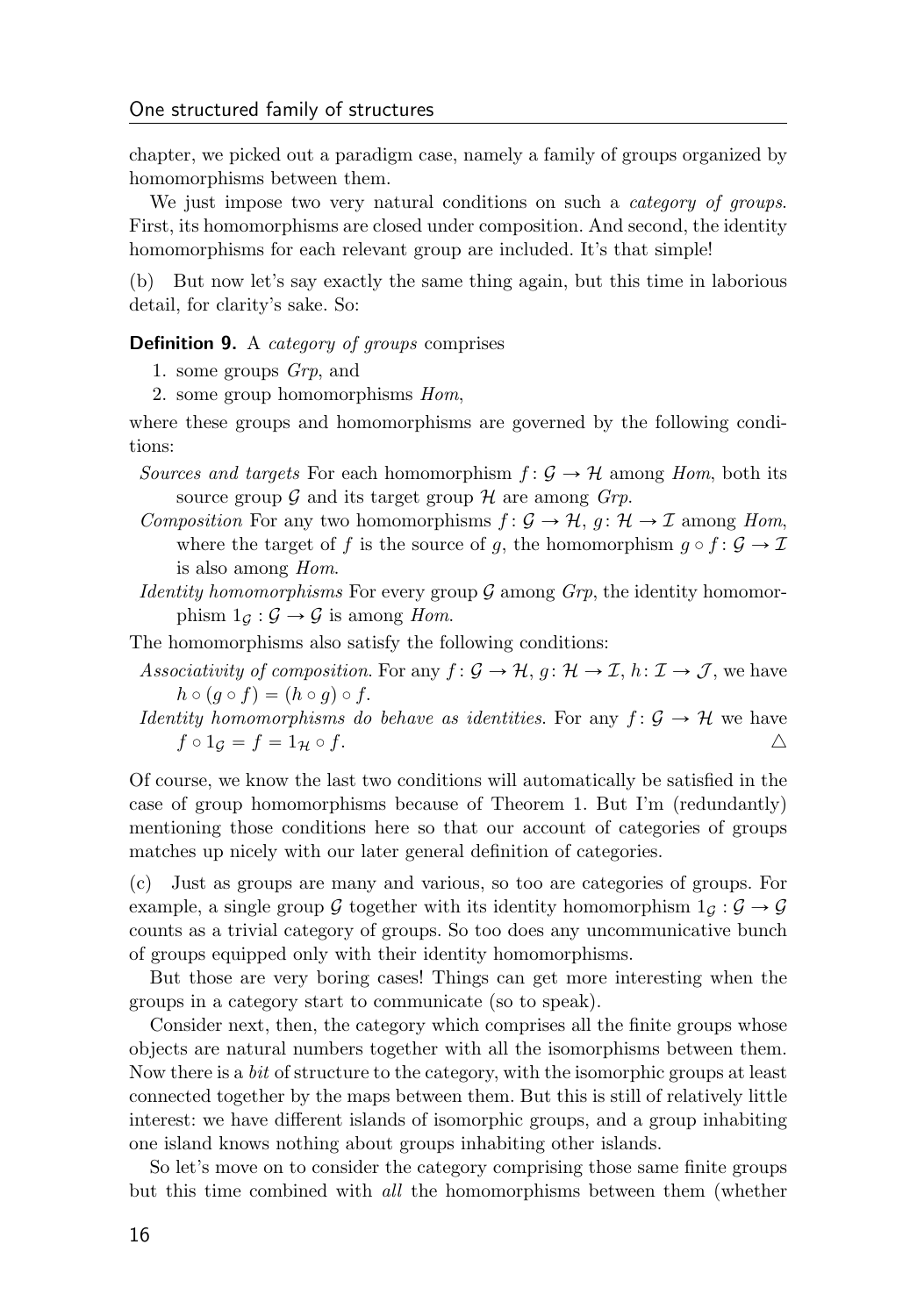isomorphisms or not). And now non-isomorphic groups can 'see' each other; and we have enough homomorphisms in play to enable us to begin to use them to tell a story about e.g. subgroups and quotient groups living in the category, as indicated in our preliminary sketch in §[2.7.](#page-18-0) Developing this sort of story will be a primary item of business in the coming chapters.

But first, we do really need to pause to say something about the universe where at least initially we will take categories of groups to live (along with all the other categories we will meet).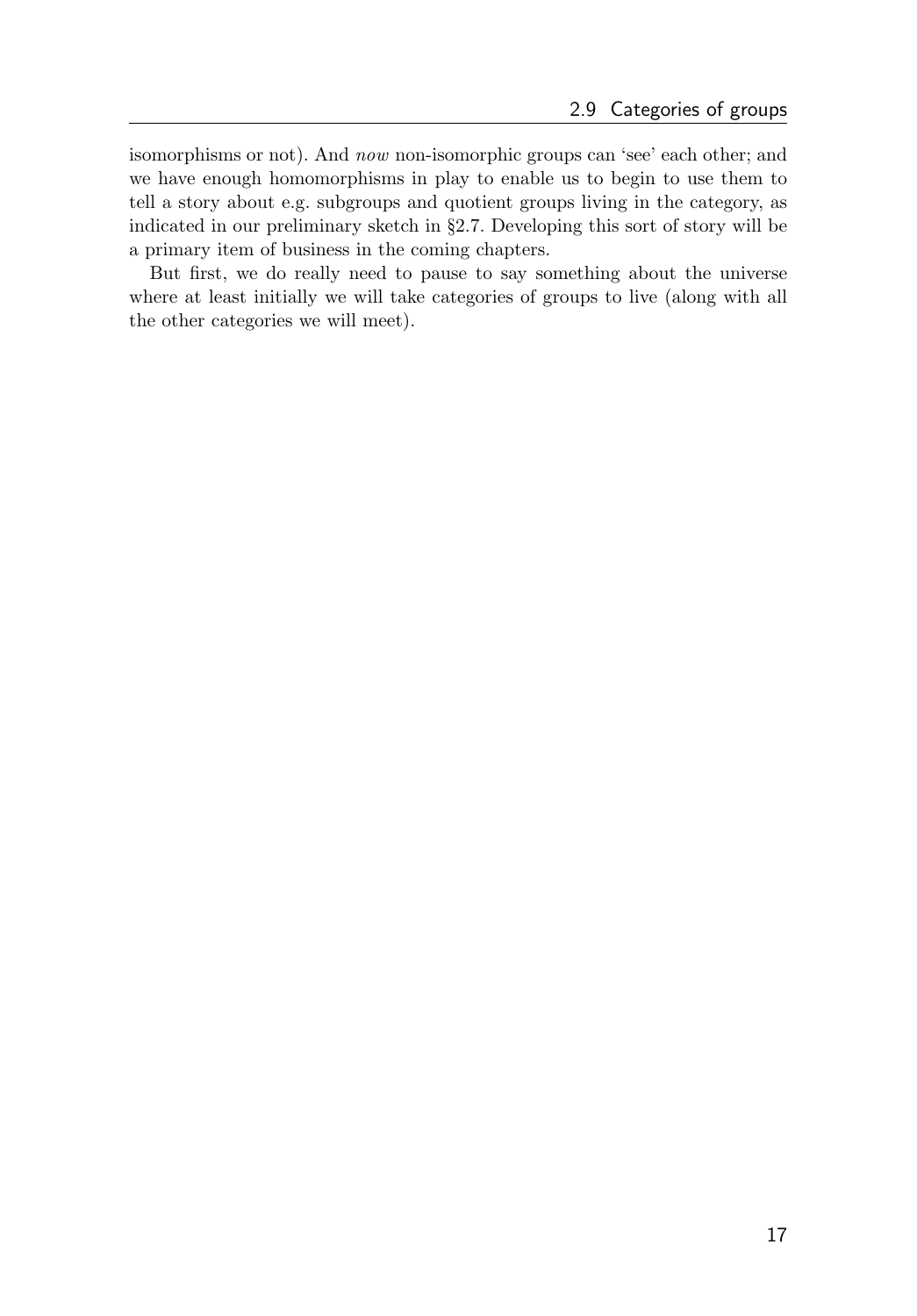## <span id="page-23-0"></span>3 Groups and sets

The last chapter gave some reminders about groups and their homomorphisms, enough for our present purposes. And everything we said, at least before we mentioned categories, will probably be very familiar. Except in one respect. I almost entirely avoided talking about sets.

This is the mildly deviant feature of the presentation. There was a reason – a good reason, as I hope to make clear – for introducing groups in my way; but there is a good reason for now bringing sets back to centre stage. This chapter explains.

### <span id="page-23-1"></span>3.1 Sets, virtual classes, plurals

(a) We need to begin by getting an important distinction into focus.

Following Cantor, I'll understand a set – properly so called – to be a unity, a thing in itself over and above its members (so the 'set of' operator takes zero, one, or many things, and outputs a single new thing).

But if this is the guiding idea, then the first point to note is that a great deal of elementary informal set talk is really no more than a façon de parler. Yes, it is a useful and familiar idiom for talking about many things at once; but in many elementary contexts informal talk of a set doesn't really carry any serious commitment to there being any *additional* object over and above those many things. On the contrary, apparent singular talk about the set of  $X_s$  can often be paraphrased away into talk directly about those Xs, without loss of content. Talk about the set of prime numbers, for example, can typically just be taken as a way of talking about the prime numbers themselves.

When it can be paraphrased away, talk of sets is said to be talk of *virtual* classes. [1](#page-23-2) And the idea that there is a distinction to be made between sets and virtual classes is an old one. Here is Paul Finsler, writing a century ago:

It would surely be inconvenient if one always had to speak of many things in the plural; it is much more convenient to use the singular and speak of them as a class. . . . A class of things is understood

<span id="page-23-2"></span><sup>&</sup>lt;sup>1</sup>See W.V.O. Quine's famous discussion in the opening chapter of his *Set Theory and its* Logic: "Much ... of what is commonly said of classes with the help of ' $\epsilon$ ' can be accounted for as a mere manner of speaking, involving no real reference to classes nor any irreducible use of  $\epsilon$ '... [T]his part of class theory ... I call the virtual theory of classes."[\(Quine](#page-31-4) [1963,](#page-31-4) p. 16)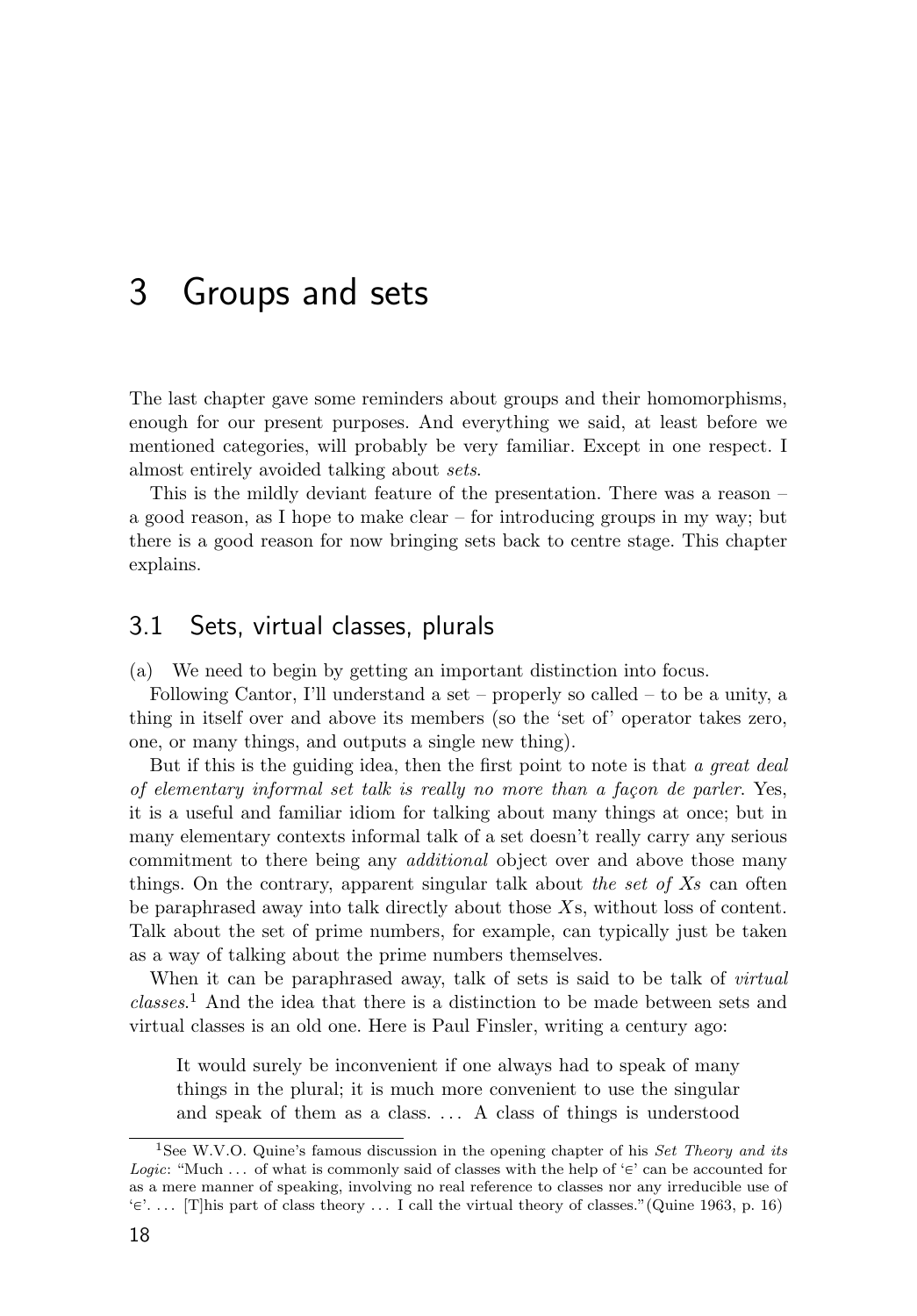as being the things themselves, while the set which contains them as its elements is a single thing, in general distinct from the things comprising it.... Thus a set is a genuine, individual entity. By contrast, a class is singular only by virtue of linguistic usage; in actuality, it almost always signifies a plurality.[2](#page-24-0)

Finsler writes 'almost always', I take it, because a class term may in fact denote just one thing, or even – perhaps by misadventure – none.

Nothing at all hangs, of course, on the choice of particular word here, 'class' vs 'set'. What matters is the distinction between non-committal, eliminable, talk – talk of merely virtual sets/classes/pluralities (whatever we call them) – and uneliminable talk of sets as entities in their own right.

(b) I'm not so sure that Finsler is right, though, about the inconvenience of plural talk. Indeed, for clarity's sake, I do think the best policy is simply to eschew class talk when we can, and to stick to plural locutions when there's no particular need to invoke sets in the Cantorian sense. So that will be the general policy in this book.

Do note that there is nothing suspect or unnatural about the use of plural terms. Consider, for example, terms such as 'the real numbers between 0 and 1', 'the points where line L intersects curve  $C'$ , 'the finite groups of order  $8'$ , 'Hilbert's axioms for geometry', 'the symmetries of a rectangle', 'the ordinals', etc. Mathematicians of course are always using such terms which (taken at face value) refer plurally, to many things – and they use them without the slightest sense of strain or impropriety.

And don't be tempted by the thought that, all the same, we should really construe informal plural talk about  $Xs$  as disguised singular talk referring to the set of X's (where the set is a single item and something distinct, over and above its members). For you already know that that can't always be done. We can't, for example, trade in universally generalizing plural talk about the ordinals for singular talk about the set of ordinals because, on standard assumptions, there is no set of ordinals (there are as many ordinals as sets – set-many, for short – and that is too many to form a set).

The same goes, as we will see, when it comes to defining categories (and this matters). We can't in general treat a category as comprising a set of items together with the maps between them. For there may be too many relevant items to form a set. We will meet an example at the end of the chapter.

(c) In sum, plural talk – for example, of the kind I used in talking about groups in the previous chapter – is in perfectly good logical order as it is, taken at face value, without needing to be re-interpreted as referring to sets.[3](#page-24-1)

And, crucially, we will need plural talk – and preferably not disguised as talk of (virtual) classes – in framing our theory of categories.

<span id="page-24-1"></span><span id="page-24-0"></span><sup>2</sup>[Finsler](#page-31-5) [1926,](#page-31-5) p. 106, quoted in [Incurvati](#page-31-6) [2020,](#page-31-6) p. 3.

<sup>3</sup>That is still true, even if your measure of being in good logical order is formalizability: for an extended formal treatment of how to argue with plural terms and plural quantifiers, taking them at face value, see e.g. Oliver and Smiley's Plural Logic [\(2016\)](#page-31-7).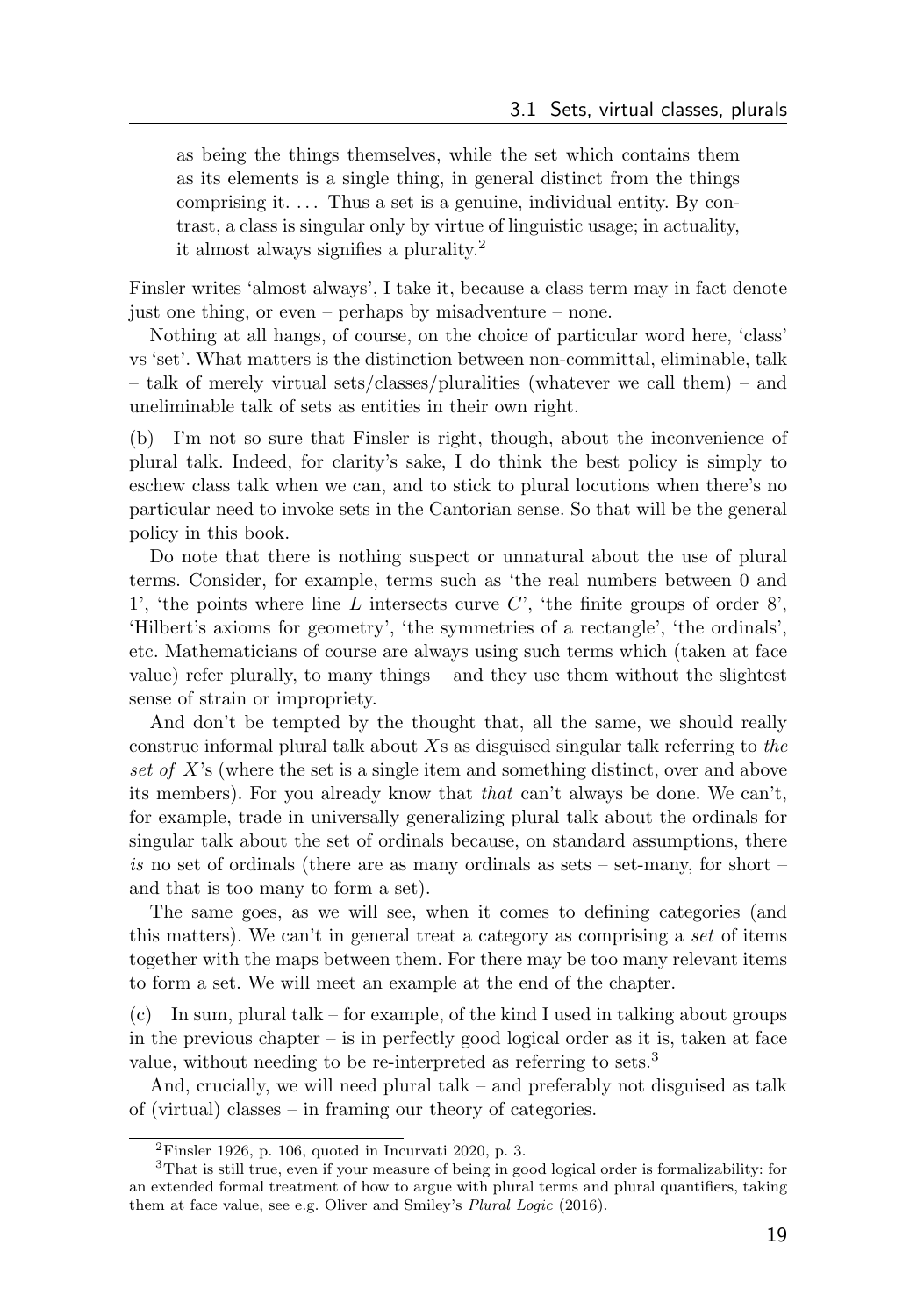### <span id="page-25-0"></span>3.2 Group theory again

(a) Now let's return to thinking in general terms about what it takes to develop group theory, initially as informal mathematics in the standard sort of way.

As noted at the time, even as soon as we reach our elementary Theorem [1](#page-15-1) we are going beyond the mere logical consequences of our definitions of groups and group homomorphisms. So what do we need to bring to the table to get group theory going? Roughly: the usual mathematical stock-in-trade of a body of facts about functions together with a repertoire of available constructions.

For example, we generously assume that any association of inputs to single outputs (nicely specifiable or not) constitutes a function; so functions always do compose when they can, and composition is associative. We assume that there can exist functions of any possible type we want (i.e. functions of objects, functions of functions, functions of functions-of-functions, and functions of mixed types too). We assume facts about injections, surjections, bijections. We assume that it makes sense, e.g. to talk about all the bijections between some objects and those same objects. And so on, and so forth.

Similarly, we assume that we can construct (what will serve as) pairs ad libitum; and we assume that when an equivalence relation partitions some objects we can somehow get representatives for the partitions. In other words, in our earlier terms, we assume pairing schemes and quotient schemes are available whenever we want them. And we not only can construct pairs and finite tuples but infinite sequences too. We also assume that we can freely construct 'copies' of whatever structures we already have. And so on, and so forth.

That's intentionally vague. But we are just reflecting how standard developments of group theory just help themselves at the outset to whatever unproblematic informal background assumptions are useful as they go along.

(b) The everyday informal mathematics of functions and constructions is not intrinsically set-theoretic (not even when it deals with pairs etc., a point we will return to). And we can informally develop group theory quite extensively without talking of sets or making essentially set-theoretic assumptions; part of the point of the previous chapter was to show how to make a start on this.

Suppose, however, that we do adopt a more conventional idiom from the outset; so instead of saying that a group  $(G, *, e)$  comprises some objects G equipped with a suitable binary operation  $*$  and a distinguished object  $e$ , we define a group as comprising a non-empty set of objects, etc. The set idiom need still be doing no heavy lifting at all (as we continue to work in informal mathematics). Paulo Aluffi, for example, frankly remarks on this at the beginning of his fine book  $Algebra$ , Chapter  $\theta$ : the conventional informal set idiom which he adopts is, he says, 'little more than a system of notation and terminology" [\(Aluffi](#page-31-8) [2009,](#page-31-8) p. 1).

(c) So far, so unexciting. But there remains, of course, a decidedly interesting project in the offing, the project of regimenting the background stock-in-trade of assumptions about functions and constructions which we bring to bear in devel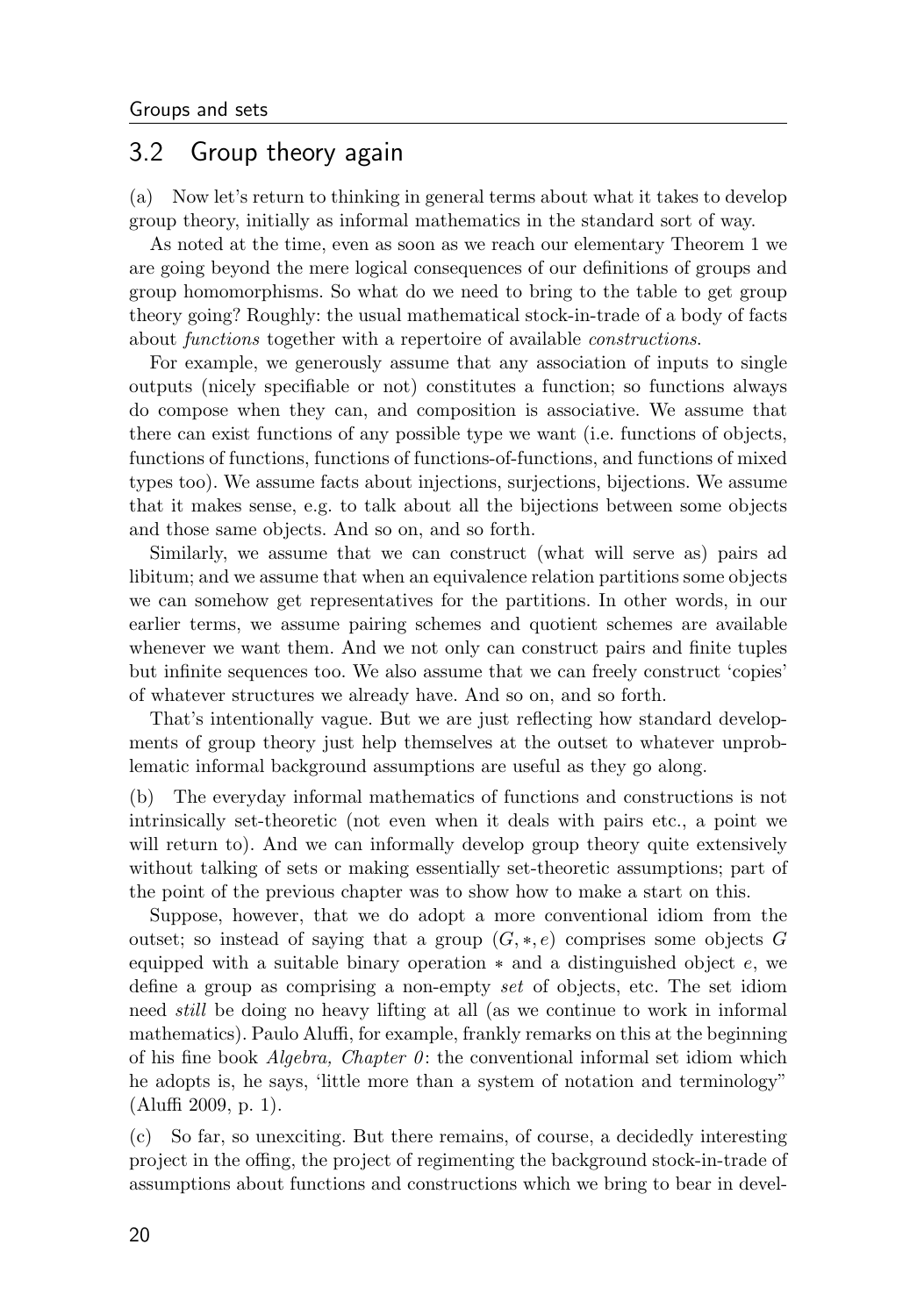oping group theory (and other theories) by the ordinary standards of informal mathematics. And here by far the best-known way to go is set-theoretic: rather remarkably, a universe of sets, in no-doubt familiar ways, in fact provides proxies or surrogates for all the functions and constructions we can want (and our set theory also provides comforting confirmation that our usual informal stock-intrade can be made to cohere consistently together). But still, it is important to highlight the distinction between the gadgetry we need in developing group theory, for example, and the set-theoretic underpinnings we might offer for that gadgetry. For that leaves room for the thought that other underpinnings might be available.

For one example, a suitable topos (that's a distinctively category-theoretic notion) can arguably provide an alternative, even improved, framework in which we can regiment our ordinary mathematical gadgetry. And that claim would be very puzzling if we have already jumped too quickly to assuming that ordinary mathematics is already fixedly set-theoretic through and through.

#### <span id="page-26-0"></span>3.3 Set-theoretic surrogates

(a) I've just talked cautiously of a universe of sets as providing surrogates for the functions and constructions of informal mathematics. Why the caution?

Consider, for a first simple example, the case of one-place functions. Agree on some standard way of implementing ordered pairs as sets, e.g. as Kuratowski pairs  $\langle x, y \rangle_K$  (=<sub>def</sub> {{ $x$ }, { $x, y$ }}). Then here is a familiar (and uncontentious!) definition:

**Definition 10.** Given a function  $f: X \to Y$ , the graph of f is the set Γ<sub>f</sub> of ordered pairs  $\langle x, y \rangle_K$  where x is among the objects X and y is among Y, and  $f x = y.$ 

An orthodox policy, at least in its baldest form, *identifies* a function  $f: X \to Y$ with its graph  $\Gamma_f$ .<sup>[4](#page-26-1)</sup>

However, we really should resist this contentious outright identification. For a start, to play on the set-theorists' own turf for a moment, let's consider the function which maps an object to its singleton. Then – by the set-theorists' own lights – it doesn't have a graph: the totality of pairs  $\langle x, \{x\} \rangle_K$ , pairing-up every set x with its singleton, is the size of the universe of sets and so is 'too big' to be a set. Likewise, the function which maps every ordinal to its successor is also 'too big' to have a graph. Therefore not all functions can be identified with their graphs.

Just one counterexample is enough to defeat a universal claim. It might be suggested, though, that the cases where a function applies to too many things

<span id="page-26-1"></span><sup>4</sup>Some would prefer, for rather good reasons which chime with category theory, to identify a function with a set-theoretic triple whose members are the function's graph, its domain (treated as a set, rather than plurally, of course), and its co-domain. But our worries about the simpler version of the orthodoxy will carry over, mutatis mutandis, to the fancier version, so we need not delay just now over this complication.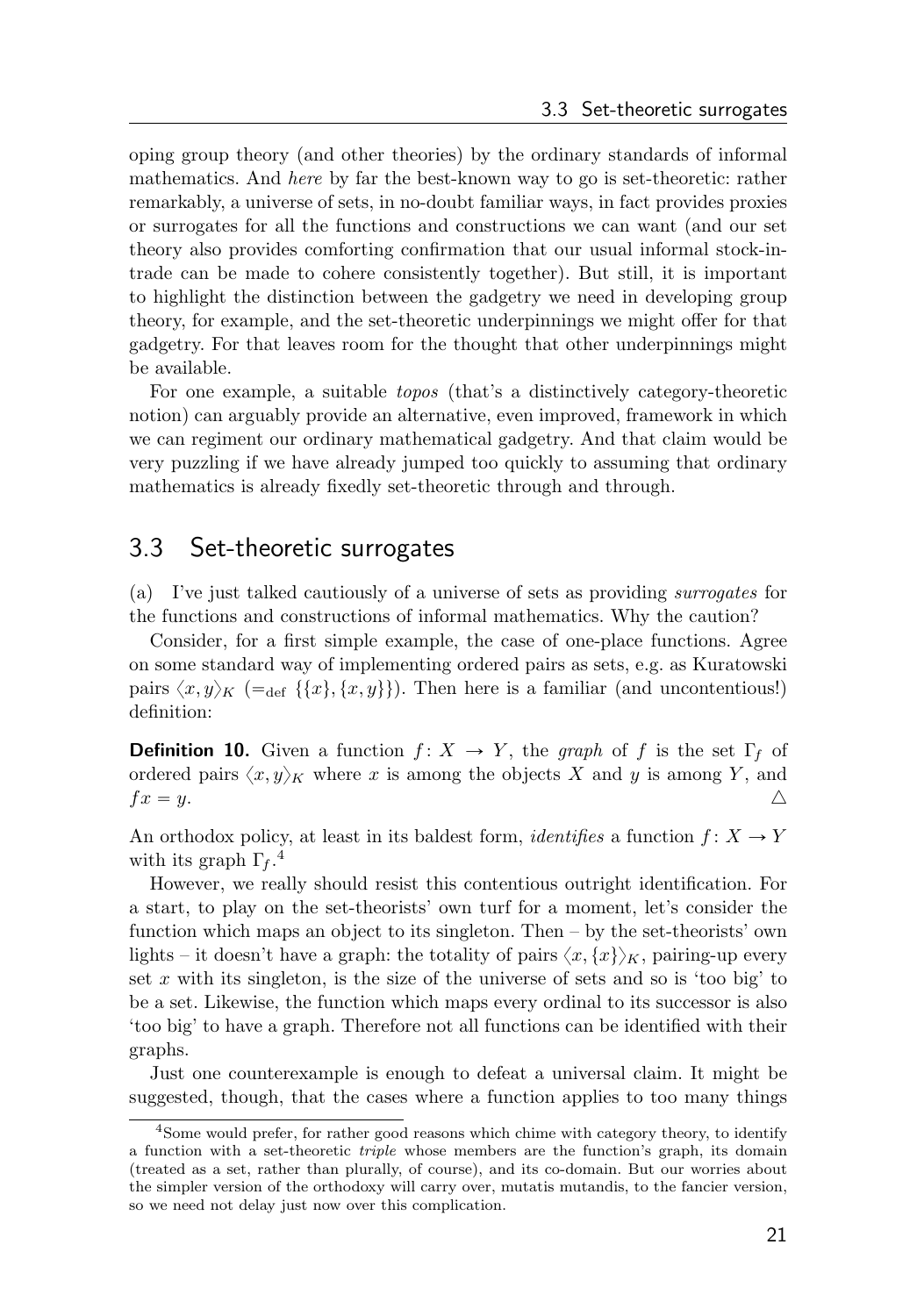to be a set are in some sense rogue cases. So, in a concessive spirit, let's put such cases aside for a moment and see where that gets us.

(b) Well, next note that the implementation of a function as a set of ordered pairs involves arbitrary choices of implementation scheme.

- (i) For a start, it is arbitrary to fix on Kuratowski's particular implementation of pairs as sets.
- (ii) And even relative to a choice of set-theoretic pairing scheme, we could equally well model a function by the set of pairs  $\langle y, x \rangle$  where  $f(x) = y$ , rather than by the set of pairs  $\langle x, y \rangle$  – indeed some textbooks do just this. And other choices are possible.

However, if various permutations of choices at stages (i) and (ii) are pretty much as workable as each other, then we surely can't suppose that  $-$  when we choose to equate a function with its graph as conventionally defined  $-$  we have made the uniquely right choice, i.e. the choice that correctly identifies which set that function really is. But if there is no determinate fact of the matter about which sets functions are, then functions aren't sets.

(c) We can press the point further: functions just aren't the right logical type of thing to be sets. As Alonzo Church puts it:

it lies in the nature of any given [one-place] function to be applicable to certain things and, when applied to one of them as argument, to yield a certain value. [\(Church](#page-31-9) [1956,](#page-31-9) p. 15)

And just to show that it isn't just logicians who care about this, here is Terence Tao on the same theme:

functions are not sets, and sets are not functions; it does not make sense to ask whether an object  $x$  is an element of a function  $f$ , and it does not make sense to apply a set  $A$  to an input  $x$  to create an output  $A(x)$ . [\(Tao](#page-31-10) [2016,](#page-31-10) p. 51)

For example, a function such as the factorial defined over the natural numbers is, of its nature, the type of thing which yields a numerical value when given a number as argument. By contrast a set doesn't, of its nature, take an argument or yield a value. And what applies to sets in general applies to e.g. sets of ordered pairs of numbers in particular.[5](#page-27-0)

Which isn't to deny that we can make use of the graph of a function (a glorified input-output look-up table) in mapping an input object to an output value. But to do this, we need to deploy another function, namely a two-place evaluation function which takes an object x and the graph, and outputs  $y$  if and only if the pair  $\langle x, y \rangle_K$  is in the graph. And unless we are planning to set off on an infinite

<span id="page-27-0"></span><sup>5</sup>A well-known Fregean metaphor might help. Functions of their nature are 'unsaturated' and have an arity, a certain number of empty slots waiting to be filled appropriately when the function is applied to the right number of arguments. By contrast, an object like a set is already 'saturated', it is self-standing, with no empty slots waiting to be filled.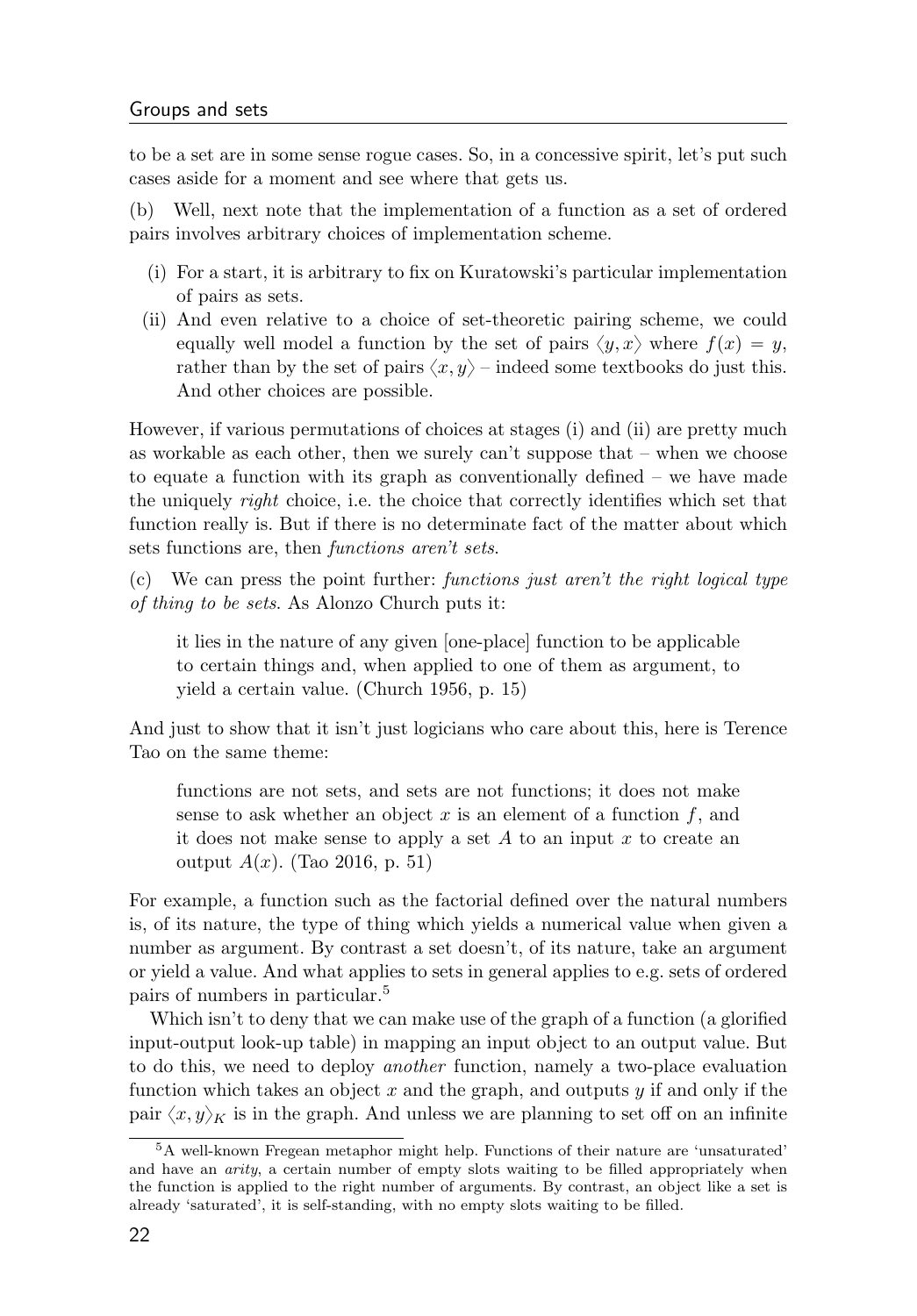regress, we had better not seek to again trade in this evaluation function for another set.

(d) We can make parallel remarks about another orthodoxy here. Recall another (uncontentious) definition:

**Definition 11.** Given a binary relation R which holds between objects X and Y, the extension of R is the set  $E_R$  of ordered pairs  $\langle x, y \rangle_K$  where x is among X, y is among Y, and  $xRy$ .

Then the familiar (but contentious) orthodoxy *identifies* the relation  $R$  with its extension  $E_R$ .

But again we should definitely resist. For a start, some relations are 'too big' to have extensions according to standard set theories (consider e.g. the relation that holds between a singleton and its sole member). And in any case the arbitrariness built into the conventional rendition of ordered pairs prevents us from justifiably saying that a relation really is its extension as defined. And if there is no determinate fact of the matter about which sets relations are, then relations aren't sets.

And again, we can press the point further: *relations just aren't the right logical* type of thing to be sets. Start this time with the following observation:

it lies in the nature of a relation that it holds or does not hold of things. [\(Oliver and Smiley](#page-31-7) [2016,](#page-31-7) p. 156)

But a set doesn't, of its nature, hold true of anything; and that applies to any set, including sets of ordered pairs. Hence an extension isn't the type of thing that a binary relation is.[6](#page-28-0)

(e) Since functions aren't sets, the best we can do in a set-theoretic environment is to provide graphs as surrogates (or proxies or implementations) for functions. Then we can render a claim of the form  $f(x) = y$  by a corresponding set-theoretic claim of the form  $\langle x, y \rangle_K \in \Gamma_f$ .

Similarly, since relations aren't sets, the best we can do in a set-theoretic environment is to provide extensions as *surrogates* for relations (all bar one), and so render a claim e.g. of the form  $xRy$  by a corresponding set-theoretic claim of the form  $\langle x, y \rangle_K \in E_R$ . In set theory, the relation  $\in$  is left as the sole relation recognized as such.

Back then to structures like groups or well-ordered objects. These comprise some objects and functions, or some objects and relations on those objects, and so on. But there are strictly speaking no functions or relations (other than membership) in a universe of sets – we have to make do with proxies for them. So we get only surrogates for groups or surrogates for well-orderings a universe of sets. Similarly for other structures.

<span id="page-28-0"></span><sup>6</sup>The same Fregean metaphor might help. Relations of their nature are 'unsaturated' and have an arity, a certain number of empty slots waiting to be filled appropriately when the relation is applied to the right number of things. By contrast, as noted before an object like a set is already 'saturated', it is self-standing, with no empty slots waiting to be filled.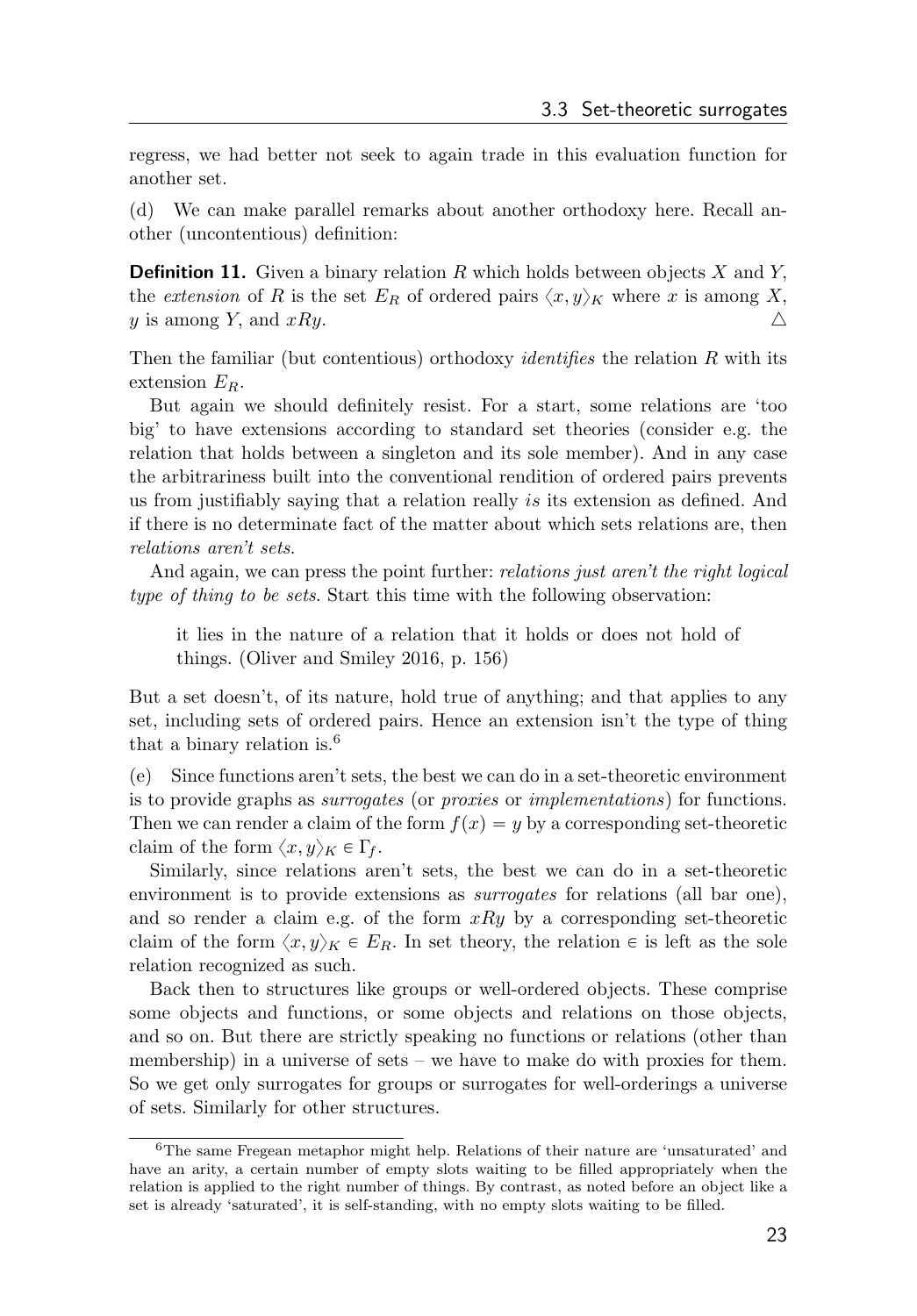#### Groups and sets

Which is all just fine, of course. Our beef isn't with the metaphysics of functions etc., and proxies for functions and the rest will serve various mathematical purposes perfectly well. So three cheers for set theory, in its place! But still, it is important for our future purposes to be clear about the role that the universe of sets can play here. It provides one generous arena where we can find proxies for all the structures we want.<sup>[7](#page-29-1)</sup> However – and here is the important point again – this does leave the door open to the possibility that other kinds of universe might do the same job. They might even do the job better in some respects, e.g. by more faithfully respecting the type-differences between objects-as-individuals, functions, and relations.

### <span id="page-29-0"></span>3.4 'The' category of groups?

(a) Let's return to categories of groups.

The finite groups whose objects are natural numbers are countable, and so are the homomorphisms between these groups. Hence the category we defined as comprising them is equally a tamely countable structure-of-structures. But there are much larger, more inclusive, categories of groups. Indeed, we might wonder: is there perhaps an all-inclusive category of all groups and all the homomorphisms between them?

"But can this really make sense? For a start, can we stably pin down all the groups? To take a silly example, if I cut out a new non-equilateral rectangle, then – lo and behold! – won't there spring into being a new Klein group, the group of its own rotation/reflection symmetries?" Fair questions, given that we were previously entirely permissive about where we can find groups: on our definition, we just need some new objects (in the broad sense) and a suitable operation on them and we get another group. But on the other hand, a new physically realized Klein group is surely neither here nor there as far as group theory is concerned. As we said before, group theory will for most purposes ignore the differences between groups which are identical up to isomorphism; it can concentrate on more abstract exemplars.

Well, suppose we can assume that we are working in a capacious enough mathematical universe which has copies of all the groups we will ever want (so we won't care about any additional isomorphic copies of these groups which are roaming outside in the wild). Then that universe can be the arena in which we can hope to locate a determinate category of 'all' groups and their homomorphisms And where can we find a capacious enough mathematical universe? We have already trailed the now entirely predictable answer: Take a large enough universe of sets. Then we will find surrogates for all the groups we want there; and – now happily working with surrogates – there will consequently be a category Grp living there which comprises all these groups and the homomorphisms between them.

<span id="page-29-1"></span><sup>7</sup>The phrase 'generous arena' is borrowed from Penelope Maddy's very helpful discussion of the idea of set-theoretic foundations. See [Maddy](#page-31-11) [\(2017\)](#page-31-11).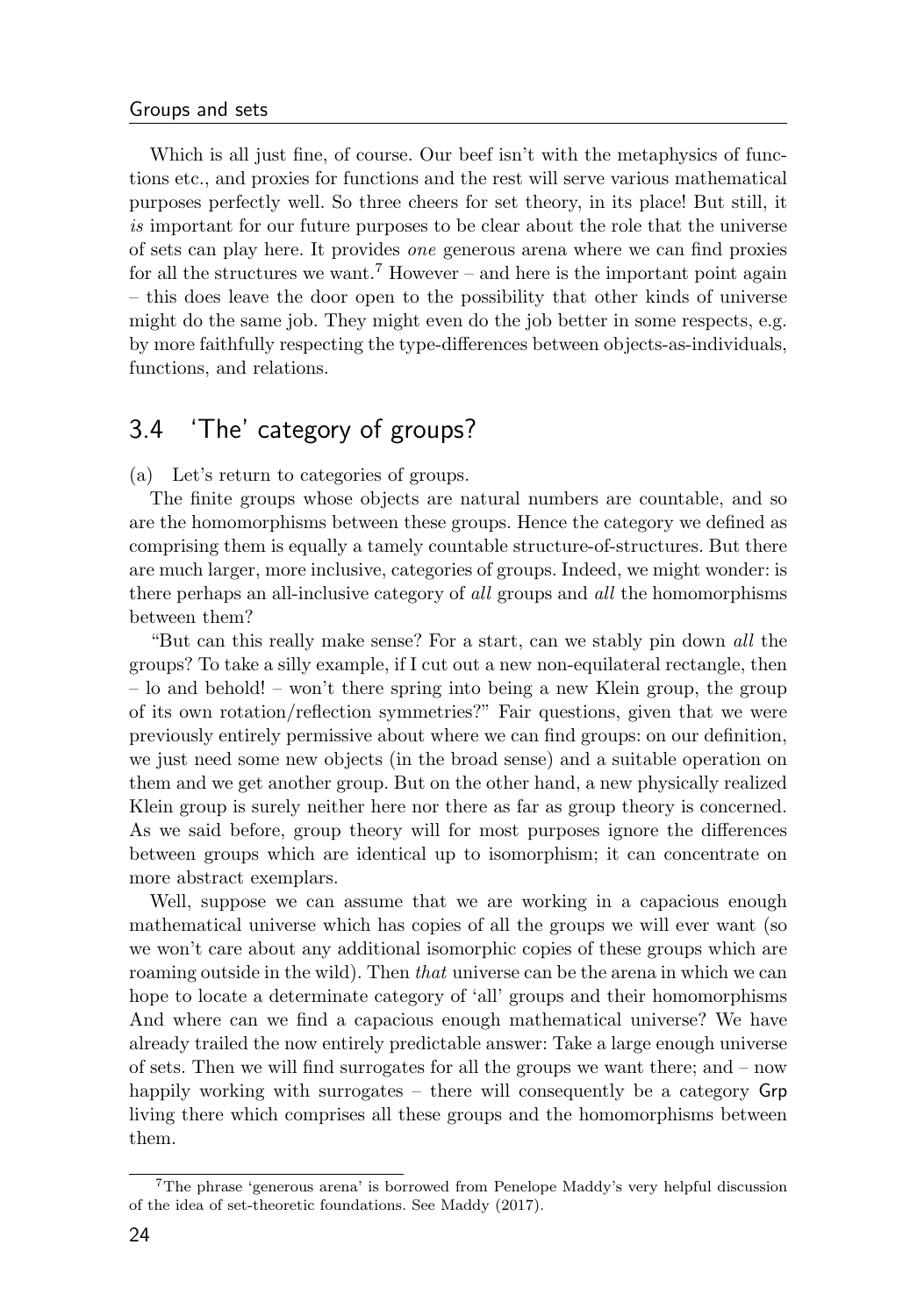(b) But we now have something of a presentational quandary.

In developing category theory – our abstract theory for handling structures of structures – there is (as we have been stressing in previous sections) a good reason for not baldly assuming that mathematical structures must all have their home in some universe of sets. So, on the one hand, we'd perhaps rather like to avoid taking on any specifically set-theoretic commitments at the outset.

On the other hand, we'll soon want to talk about large categories like Grp which supposedly comprise (at least proxies for) 'all' groups and the homomorphisms between. But as we've just said, if that's to make sense, it seems that we will need to think of the relevant groups as living in some definite but sufficiently capacious universe. And a universe of sets is the only familiar candidate we are likely to have available. So the obvious default is indeed to understand categories like Grp as living in a universe of sets.

Now, we could lean in the first direction and indeed try to proceed at some remove from any direct engagement with sets. But this would in fact involve too big a departure from the standard mode of presentation of elementary category theory, which would be quite inappropriate for this kind of introduction. There's nothing for it, then, but to start off by going in the second direction. So we now will be assuming (and for quite a long time) that we are working in a universe of sets which is capacious enough to contain at least proxies for all the structures that we want. And then we can indeed sensibly talk about categories like Grp.

(c) But do note that what Grp comprises will be relative to our favoured universe of sets, and that's not a unique choice.

We are very familiar with the fact that our canonical set theory first-order ZFC has multiple models (some where the continuum hypothesis holds, some where it doesn't, and so on and so forth, in a proliferating multiverse of models). How do we fix on a model to work in? Even if we go second-order, that still doesn't determine isn't a unique universe – there are different models of secondorder ZFC with different heights. But then, on second thoughts, do we need such rich universes as models of full ZFC for ordinary mathematical purposes? It has been argued e.g. that the much weaker Mac Lane set theory is strong enough to model standard mathematics which is not directly connected with set theory or logic. And arguably more radically deviant set theories like NFU provide equally competent generous arenas for modelling the gadgetry of ordinary mathematics.

Now, we plainly don't want to get bogged down into further investigations of such contentious issues here at the very beginning. What to do? In fact, it is quite common for introductions to category theory to talk loosely about large inclusive categories like Grp as if they are determinate mathematical structures, without fussing too much about the relativity to our choice of a background universe of sets. We will do the same. Because, as we will see, this relativity will turn out to be harmless for most purposes. It will be a while, however, before we can show exactly why. And it will be a while longer before we can perhaps begin to untie our developing category theory from its initial anchorage in a world of sets. There is a lot of ground to cover first.